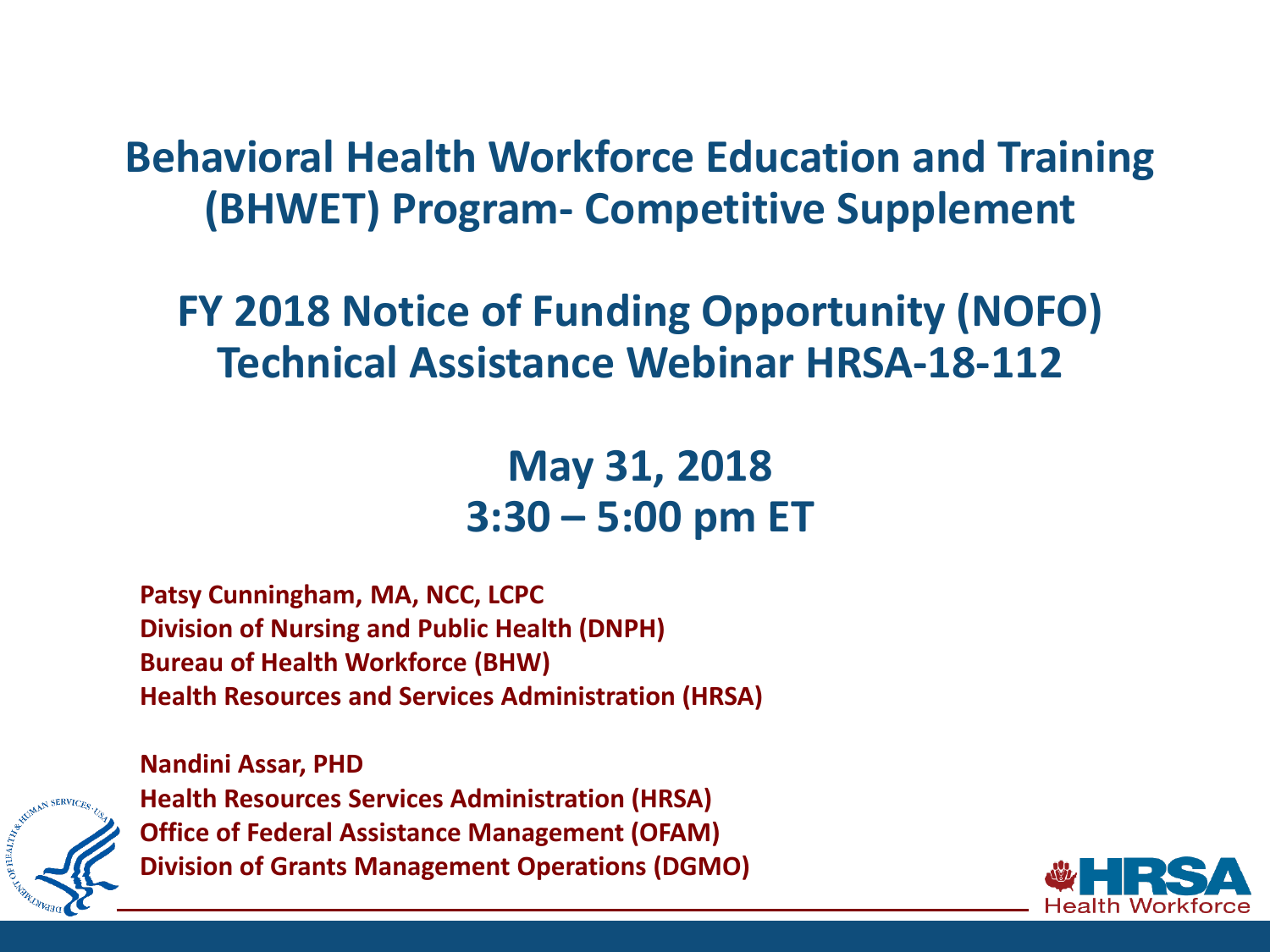## **Agenda**

- **Mission & Purpose**
- Funding & Eligibility
- Program Requirements
- **Budget**
- Review Criteria
- Application Submission
- Review and Selection Process



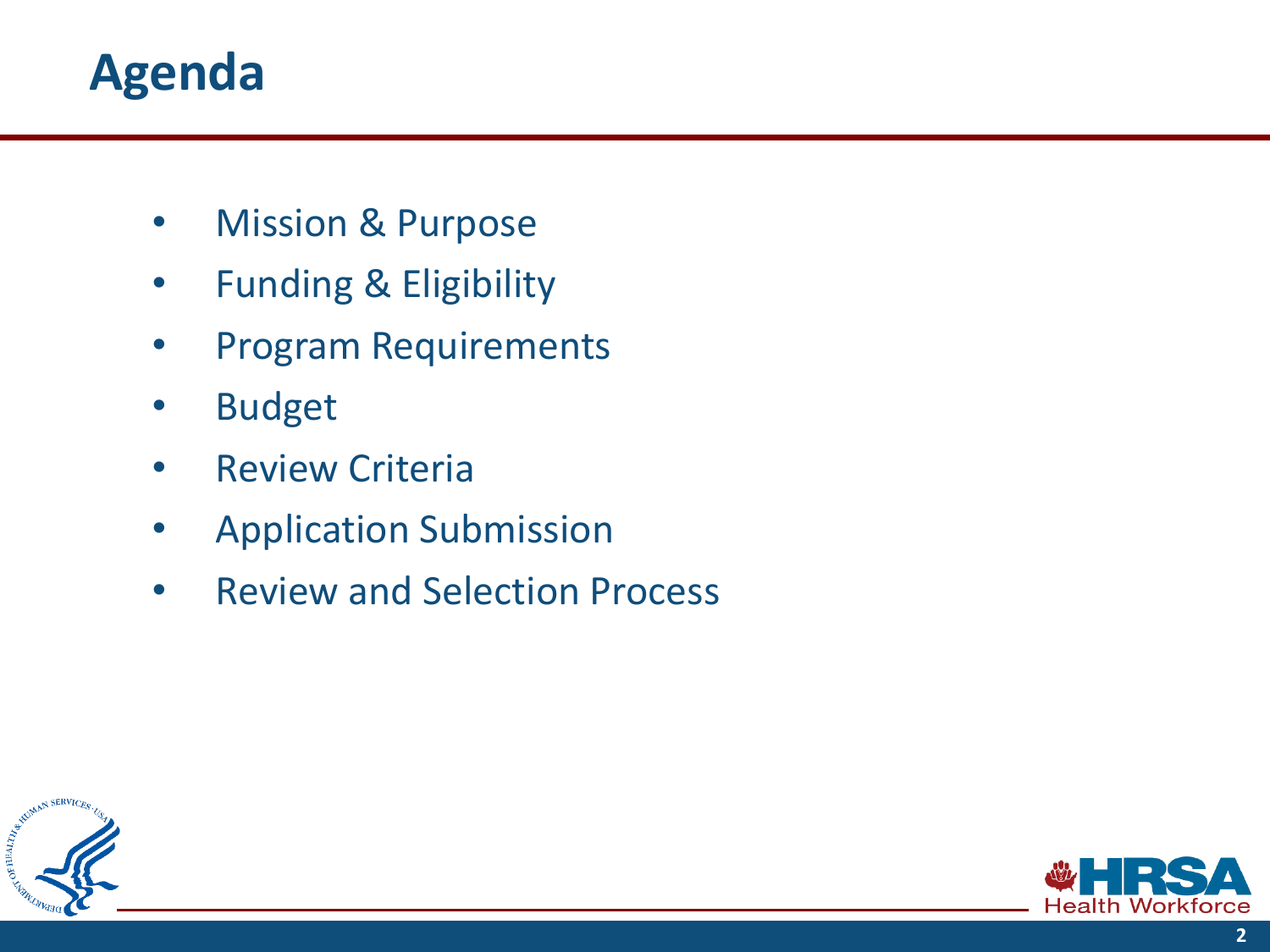## **HRSA Mission**

**Improving health and health equity through access to quality services, a skilled health workforce and innovative programs.** 

### Bureau of Health Workforce Mission





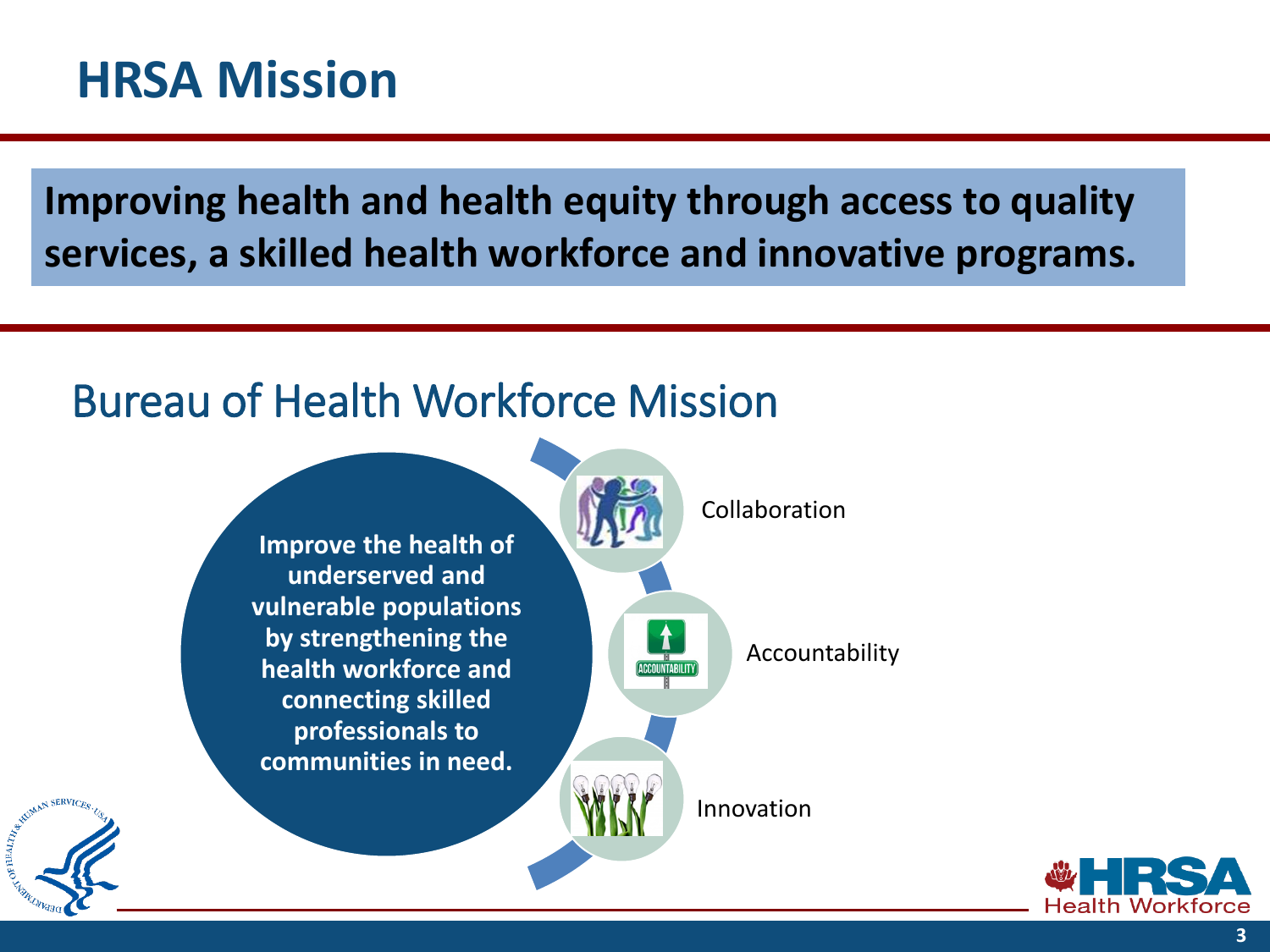## **BHWET Competitive Supplement Purpose**

- The Competitive Supplement will provide two-years of funding to current BHWET grantees to improve access to quality opioid use disorder (OUD) and other substance use disorder (SUD) treatment.
- The program will increase the number of providers trained to deliver behavioral health and primary care services in an integrated, interprofessional team in a HRSA-supported health center located in high-need and high demand areas.



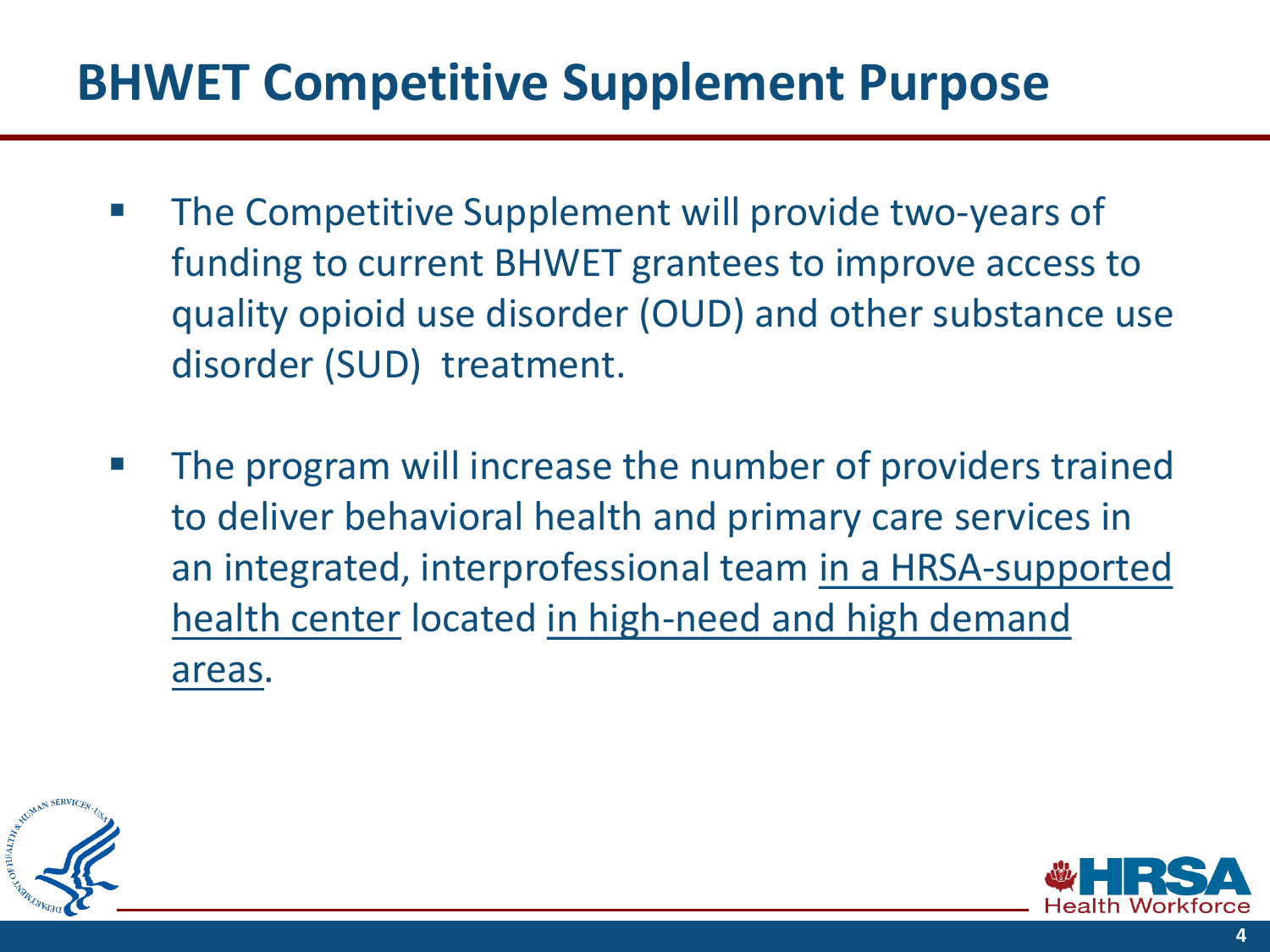## **BHWET Competitive Supplement Funding**

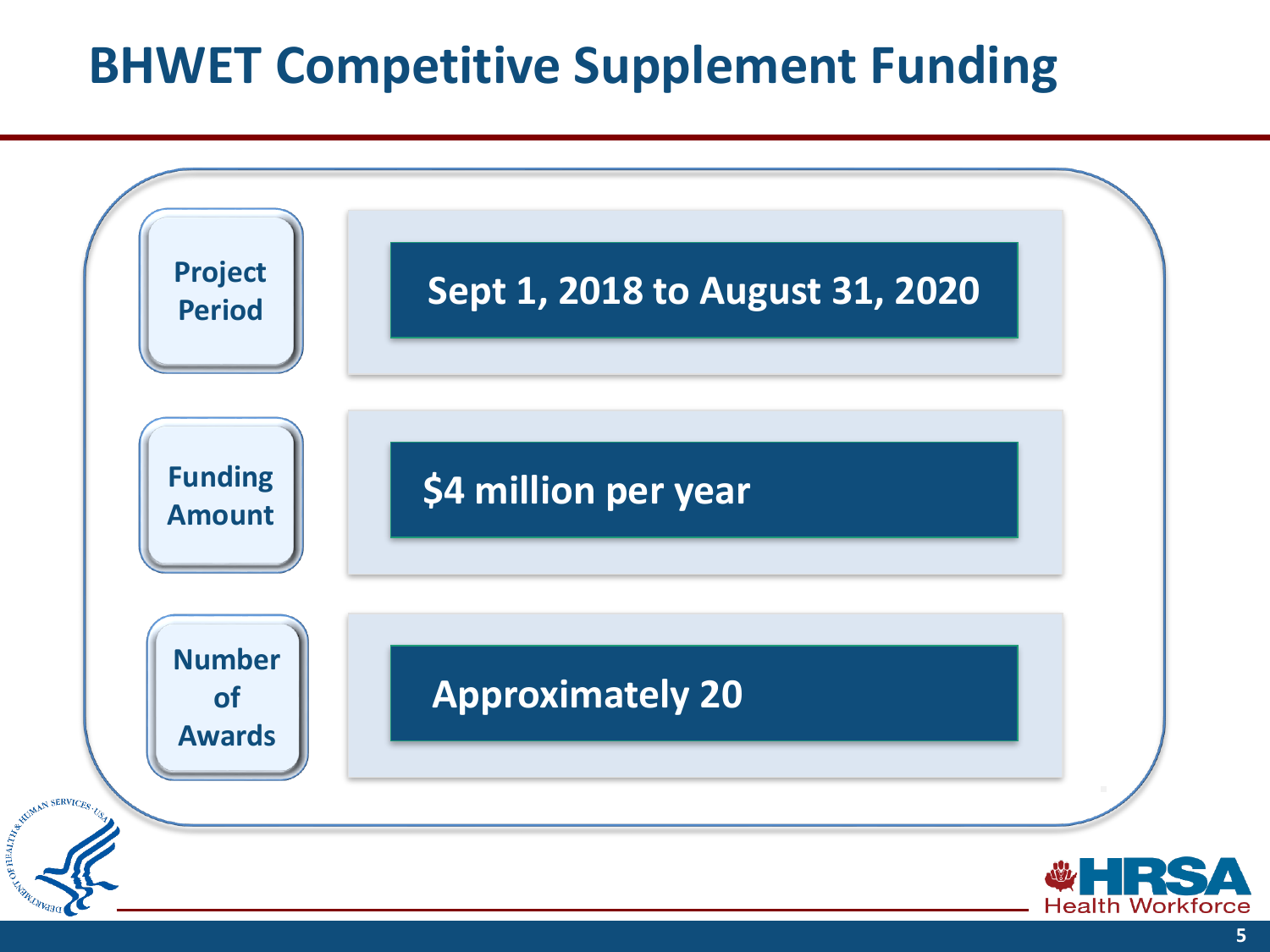## **BHWET Competitive Supplement Eligibility**

- Eligible applicants are limited to the current 136 BHWET grant recipients funded under HRSA-17-070.
- An eligible institution may only submit one application to supplement their current grant.



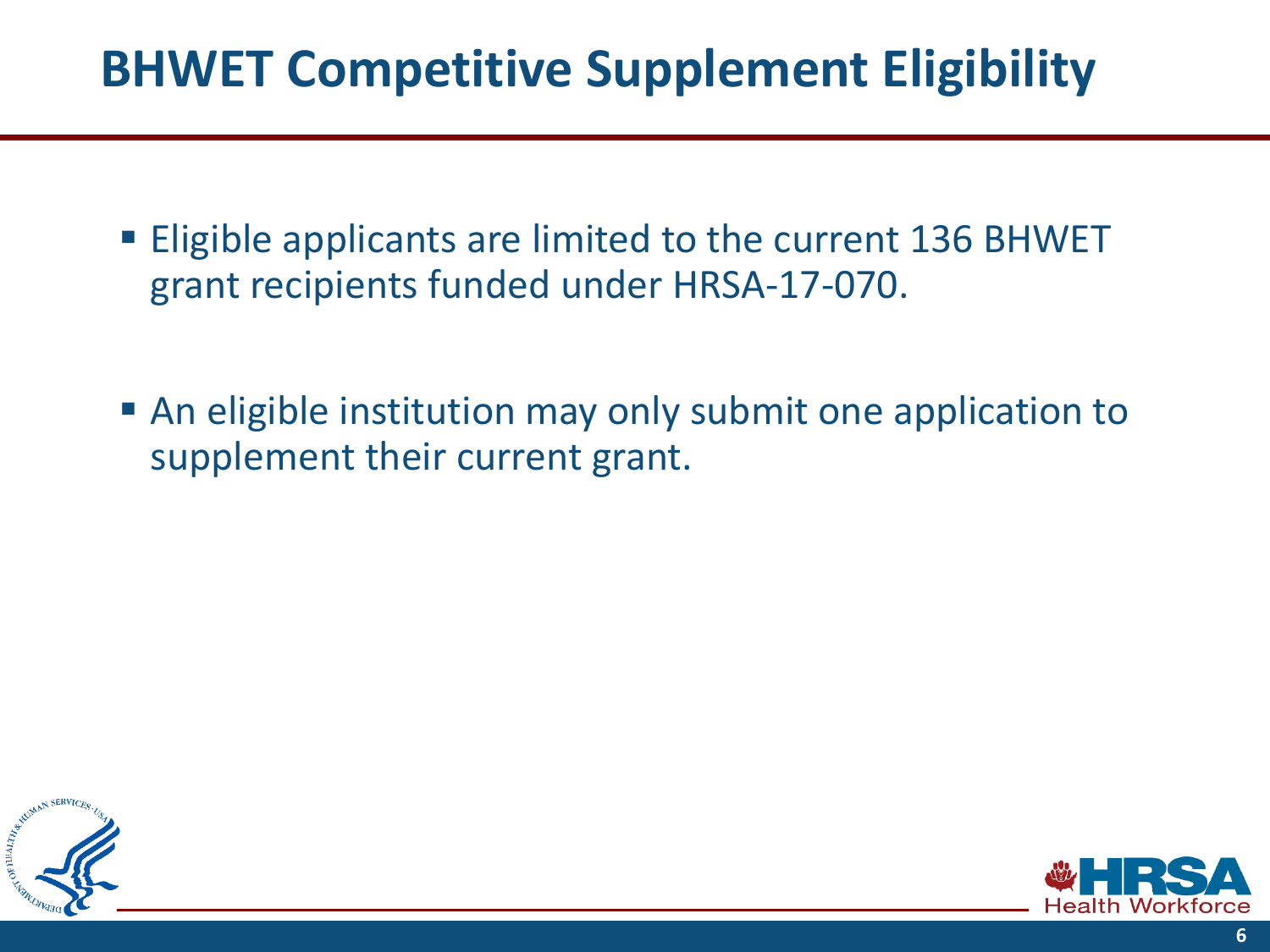Except where noted, the terms and conditions, funding restrictions, and requirements of the BHWET base award apply to applications and awards made under this competitive supplement. The following are the same in HRSA-18-112 as HRSA-17-070:

- Reporting requirements
- Student commitment letter
- Student eligibility



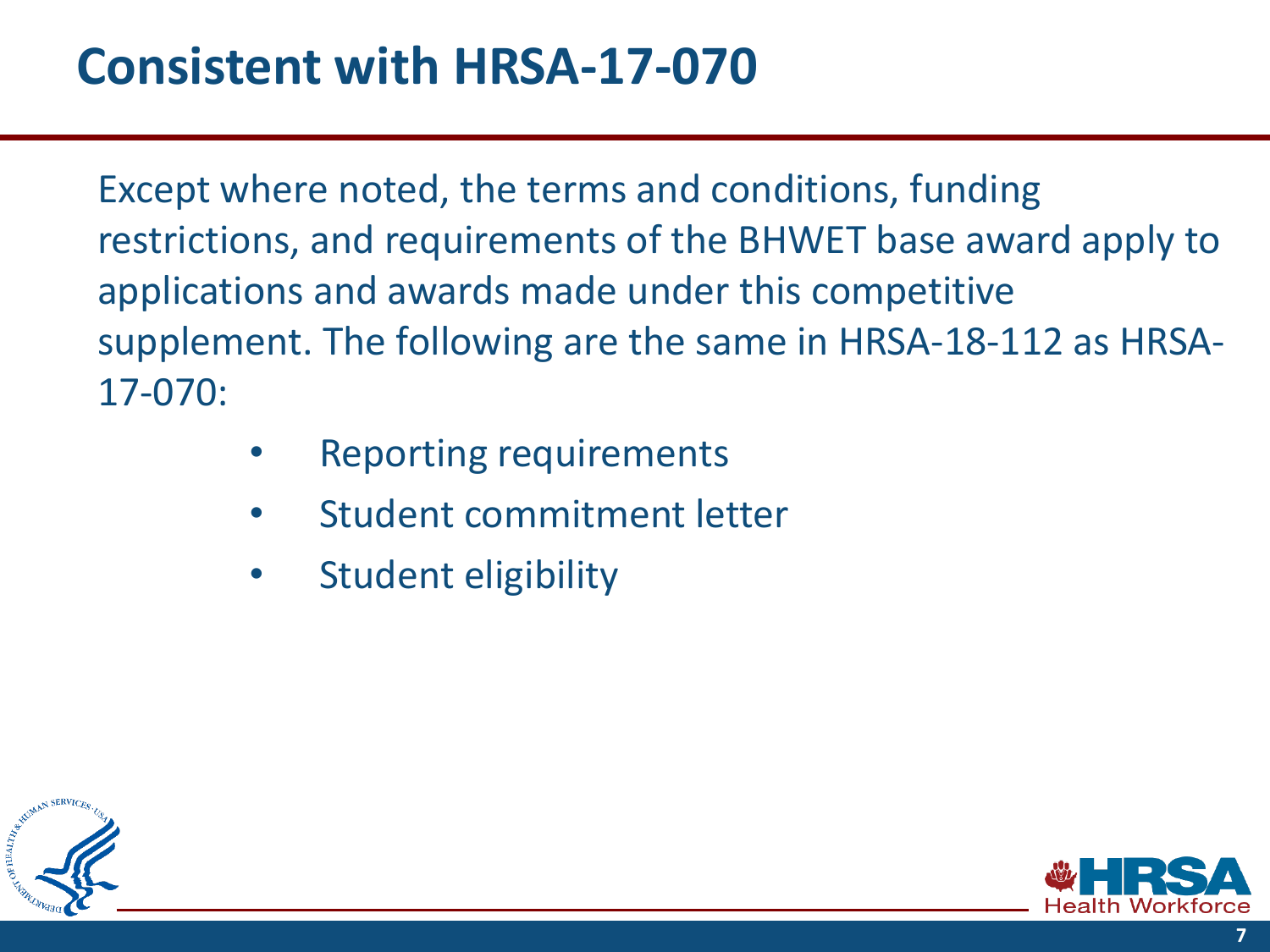

- Population focus on OUD and other SUD
- Field placements in high need and high demand areas
- Experiential sites must be at a HRSA supported Health Center
- MOU must be established with experiential site at the time of application submission
- Emphasis on participating in a learning collaborative and leveraging partnerships with technical assistance centers
- At least 50% of budget for stipends and trainee support activity
- \$200,000 funding ceiling with upfront funding for two years



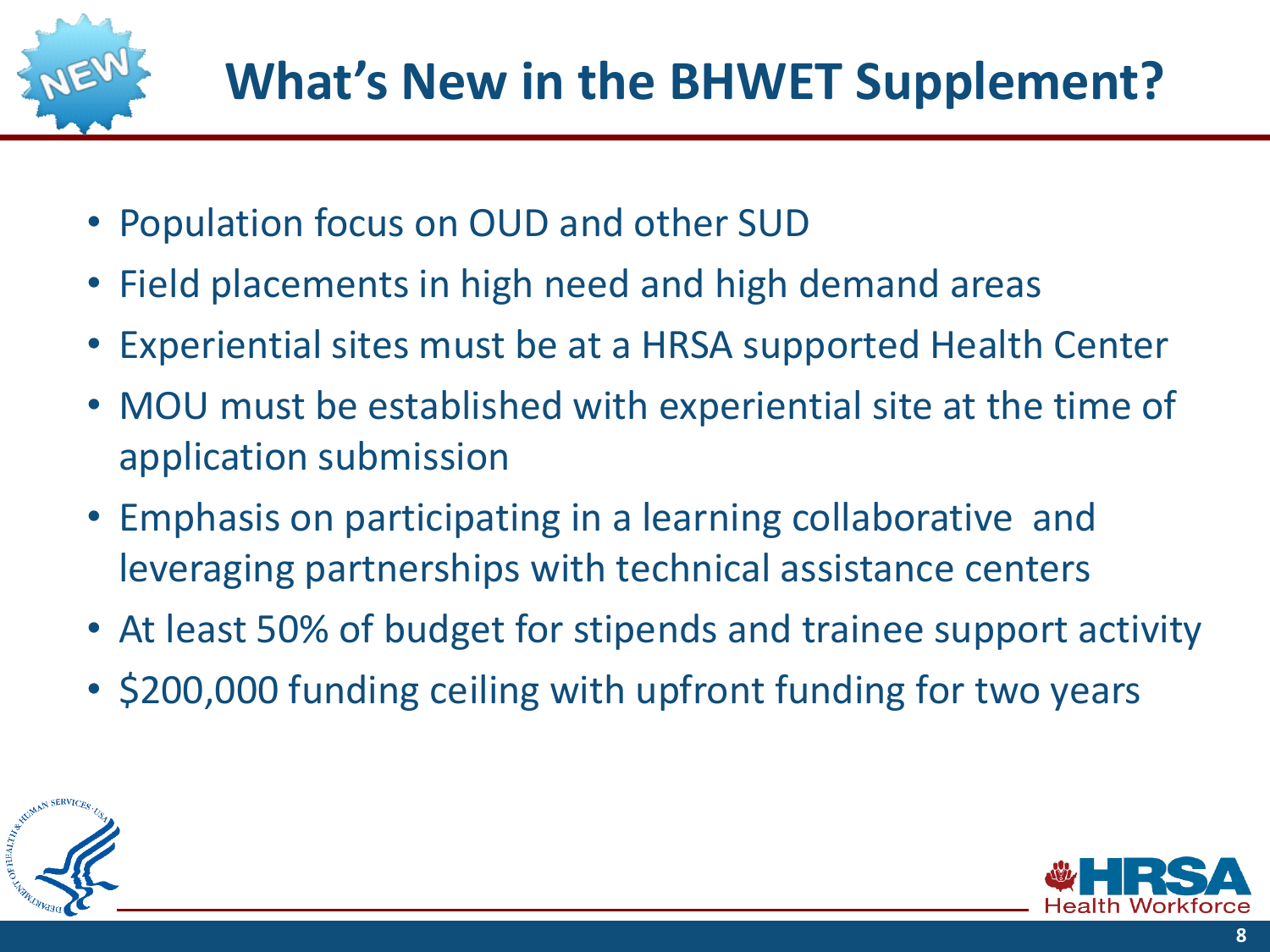# **BHWET Competitive Supplement Program Requirements**

- 1. Train professional and paraprofessional students to deliver behavioral health services for patients with OUD and other SUD in collaboration with two or more health disciplines as a part of an integrated, interprofessional team in a health center located in high-need and high demand area.
- 2. Partnership with at least one health center to support experiential training to BHWET students.
- 3. Build or leverage partnerships with technical assistance providers with expertise in integrated, interprofessional behavioral health and primary care services, mental health, OUD and other SUD, MAT, and experiential training.



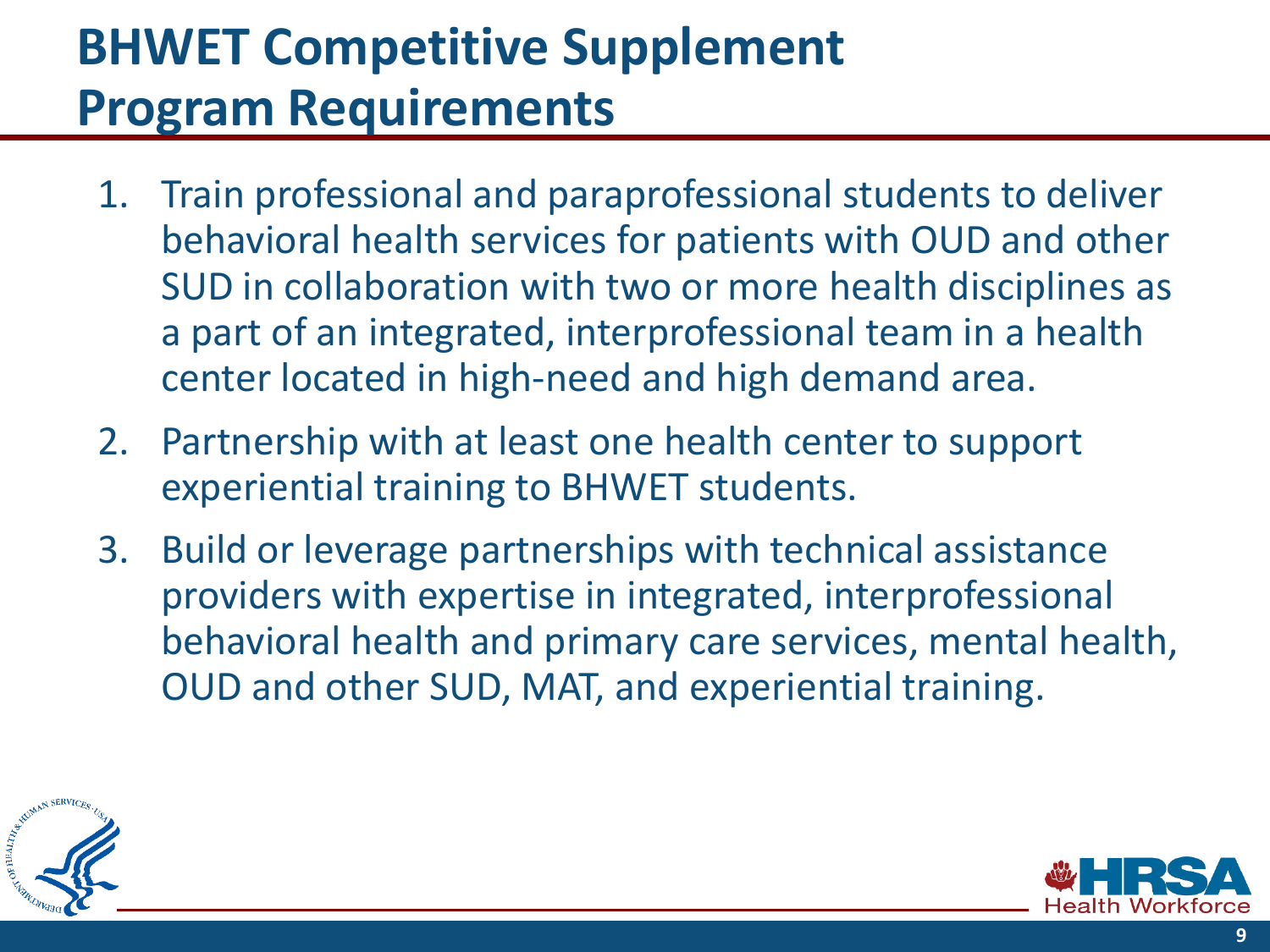## **BHWET Competitive Supplement Program Requirements**

- 4. Participate in train the trainer-model exercises to improve the teaching skills of field supervisors and faculty; develop, implement, and evaluate clinical training curricula; and sustain clinical training opportunities.
- 5. Participate in a learning collaborative with other BHWET supplement recipients throughout the project period, including progress updates and evaluations during and upon completion of the project period ending in August 31, 2020.



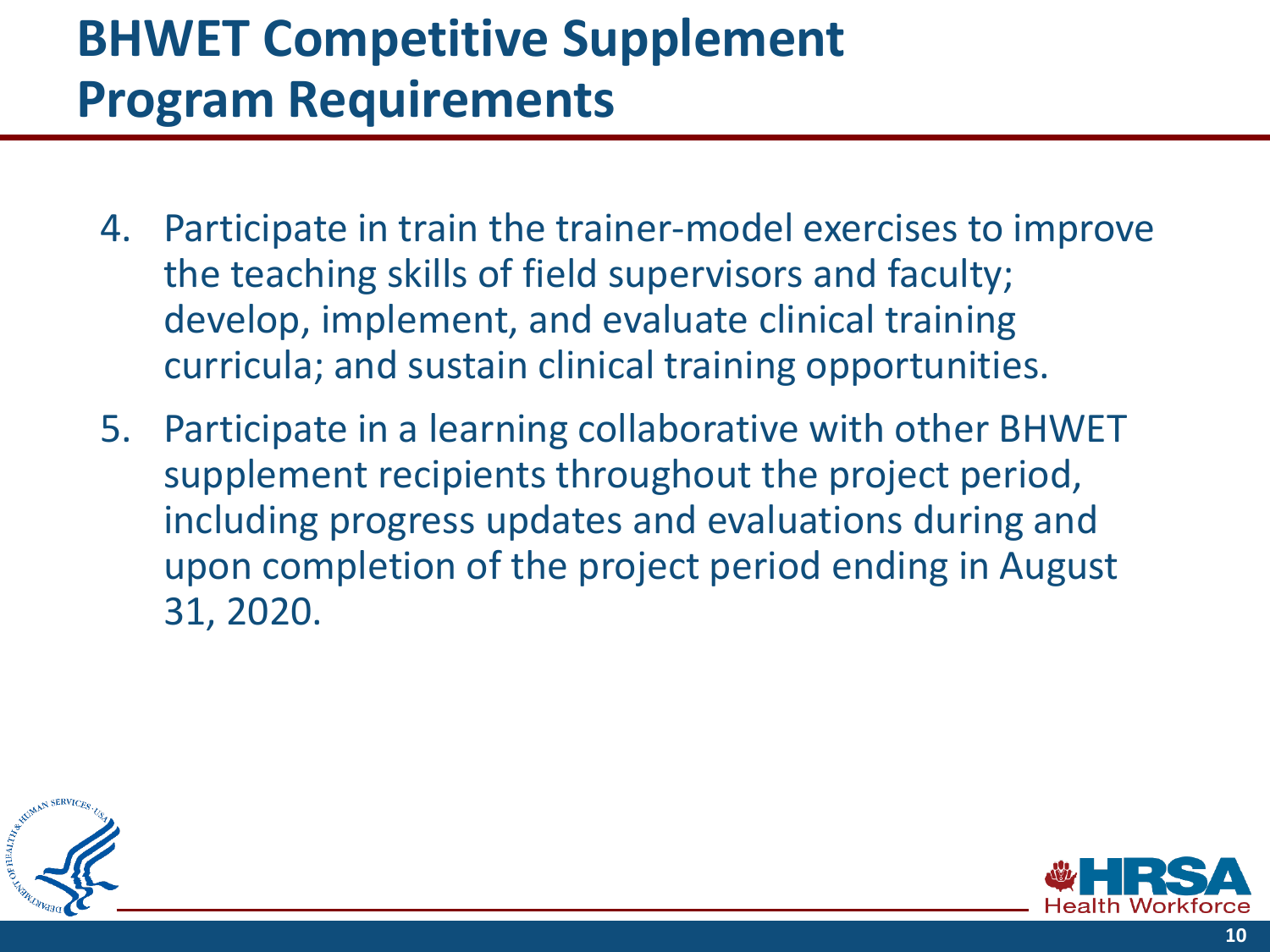# FY 2018 Enhancing Behavioral Health Workforce Supplemental Funding Opportunity

**Shannon McDevitt, MD, MPH** 

**Medical Officer** 

**Office of Policy and Program Development, Bureau of Primary Health Care**



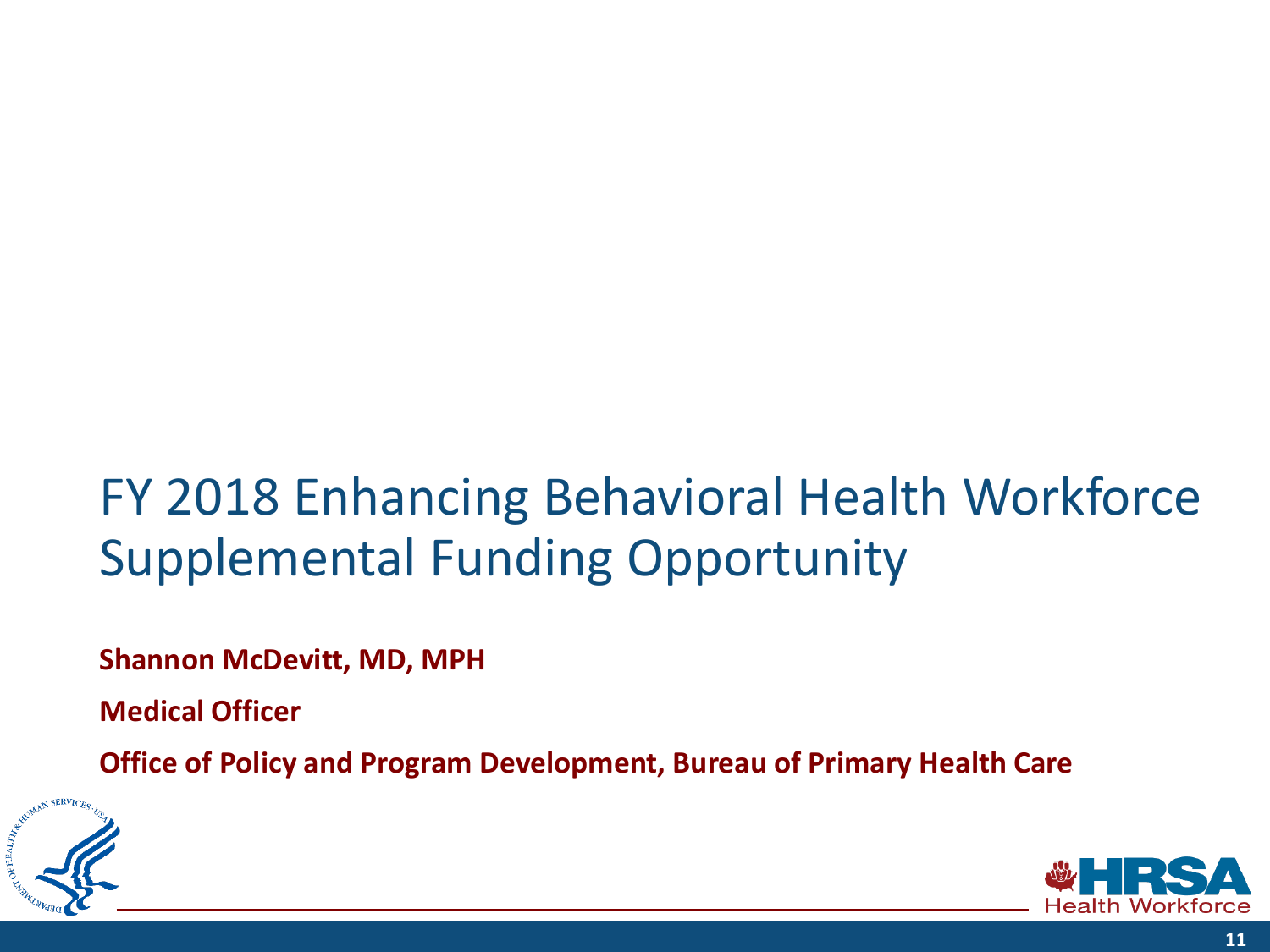# **Partnering Health Centers: Supplement Summary**

- **Purpose**: Improve health center access to behavioral health services by enhancing:
	- Education infrastructure
	- Delivery of quality experiential training
	- Integrated behavioral health and primary care team performance
- **Performance period:** September 1, 2018 August 31, 2020
- **Award amount:** \$200,000 per year
- **Enhancing Behavioral Health Workforce Technical Assistance Webpage:** 
	- [https://bphc.hrsa.gov/programopportunities/fundingopportunities/](https://bphc.hrsa.gov/programopportunities/fundingopportunities/behavioral-health-workforce) behavioral-health-workforce



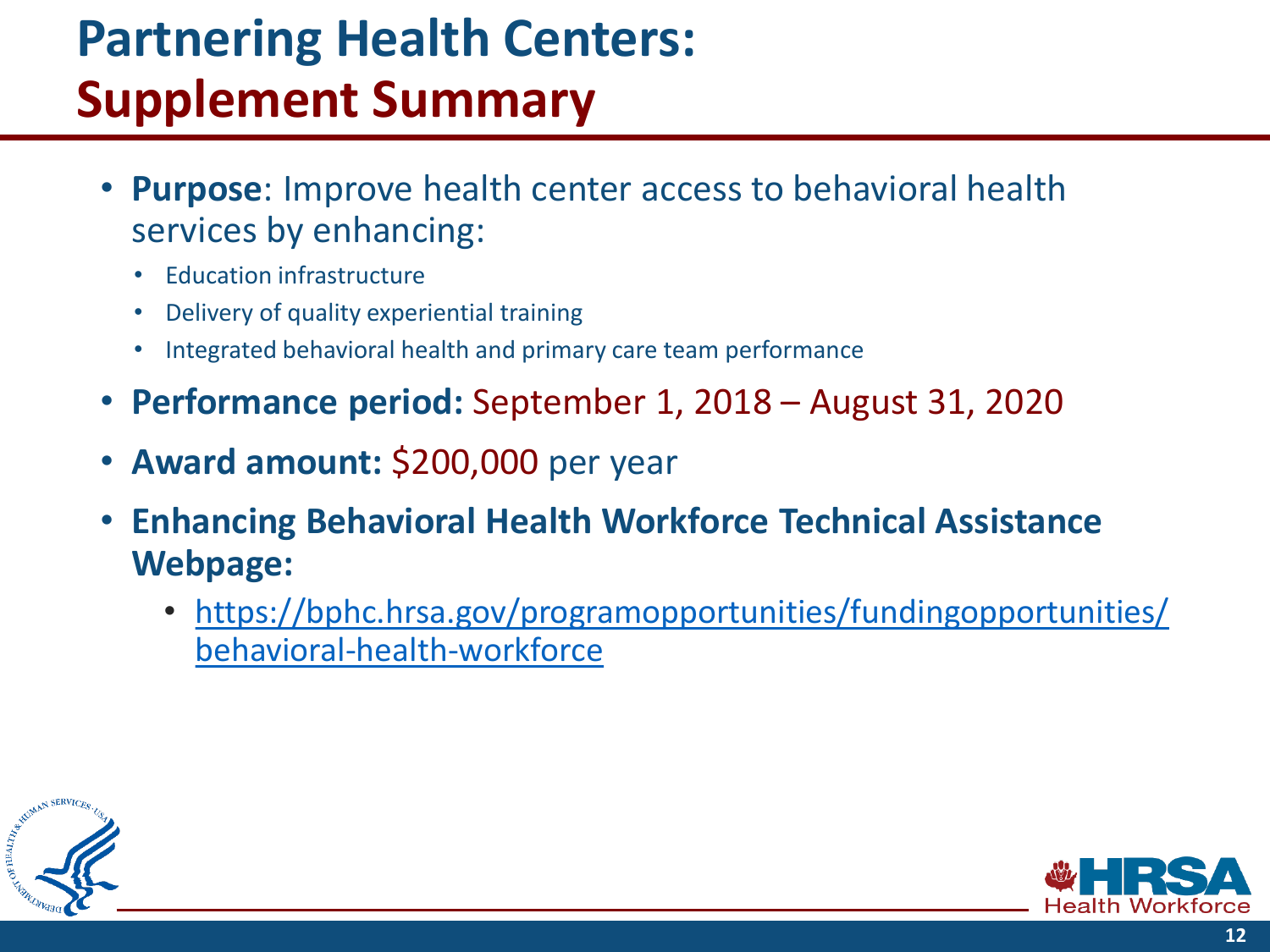# **Partnering Health Centers: Requirements**

| <b>Requirement</b>                                                                                                                                                                                                                                                                                                                                                                                                                                                                                                 | <b>Data Source</b>                            |
|--------------------------------------------------------------------------------------------------------------------------------------------------------------------------------------------------------------------------------------------------------------------------------------------------------------------------------------------------------------------------------------------------------------------------------------------------------------------------------------------------------------------|-----------------------------------------------|
| Provide mental health and SUD services either directly or through formal or written<br>agreement for which the health center pays at the time of application and will<br>throughout the two-year funding period.                                                                                                                                                                                                                                                                                                   | <b>Current Form 5A</b><br>Columns I and/or II |
| Have physicians, certified nurse practitioners, and/or physician assistants, onsite or<br>with whom the health center has contracts, who have obtained a DATA 2000 waiver to<br>treat OUD with medications specifically approved by the U.S. Food and Drug<br>Administration (FDA) for that indication.                                                                                                                                                                                                            | <b>Uniform Data</b><br><b>System Report</b>   |
| Have patients who received MAT for OUD from a physician, certified nurse<br>practitioner, or physician assistant with a DATA 2000 waiver working on behalf of the<br>health center in 2017, and will in 2018 and 2019.                                                                                                                                                                                                                                                                                             | <b>Uniform Data</b><br><b>System Report</b>   |
| Will develop, host in academic years 2018-2019 and 2019-2020, and evaluate at least<br>annually experiential rotations for individuals preparing to become social workers,<br>psychologists, counselors, addiction counselors, paraprofessionals, or community<br>workers, and that will teach integrated behavioral health and primary care services,<br>and OUD and other SUD treatment, including MAT. Please reference the HRSA -17-<br>$_{\rm{t_{CF}}}$ 070 NOFO for a complete list of eligible disciplines. | MOU/A                                         |



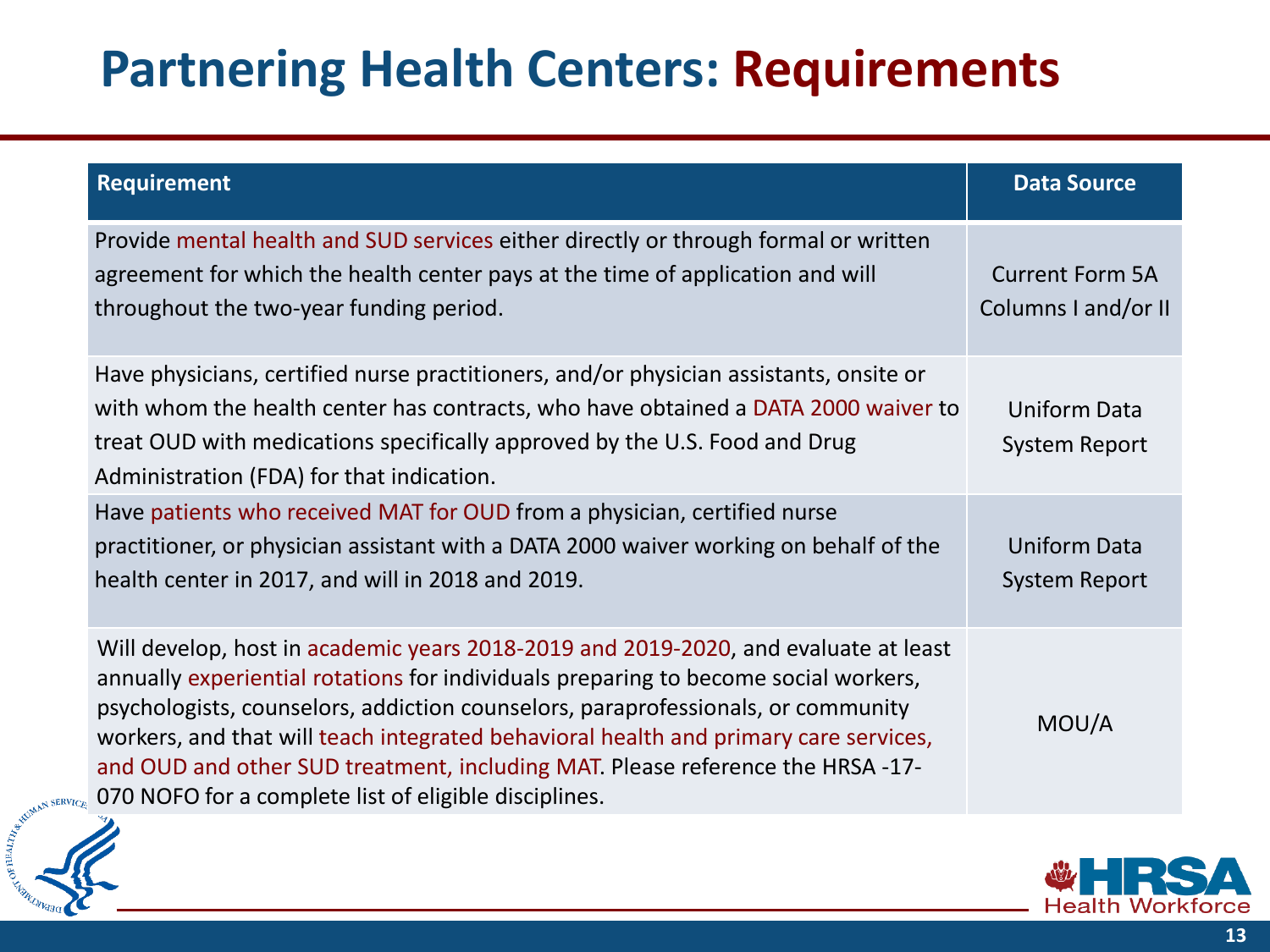## **Partnering Health Centers: Example Activities**

- **Support the delivery of care to health center patients** 
	- Integrate professionals and paraprofessionals into behavioral health-primary care teams
	- Advance the integration, SUD, OUD, and MAT skills of staff and providers
- **Enhance the health centers' education infrastructure** 
	- Clinical educator training for providers and staff
	- Hiring or contracting with education specialists and coordinators to develop, organize, and evaluate experiential training curricula
- **Demonstrate integrated, interprofessional behavioral health and primary care service models** 
	- Patient encounters
	- Health care team meetings
	- Professional consultations
- **Coordinate with BHWET partners** 
	- Develop and conduct trainee and curricula evaluations
	- Provide trainee supervision
	- Develop didactic curricula



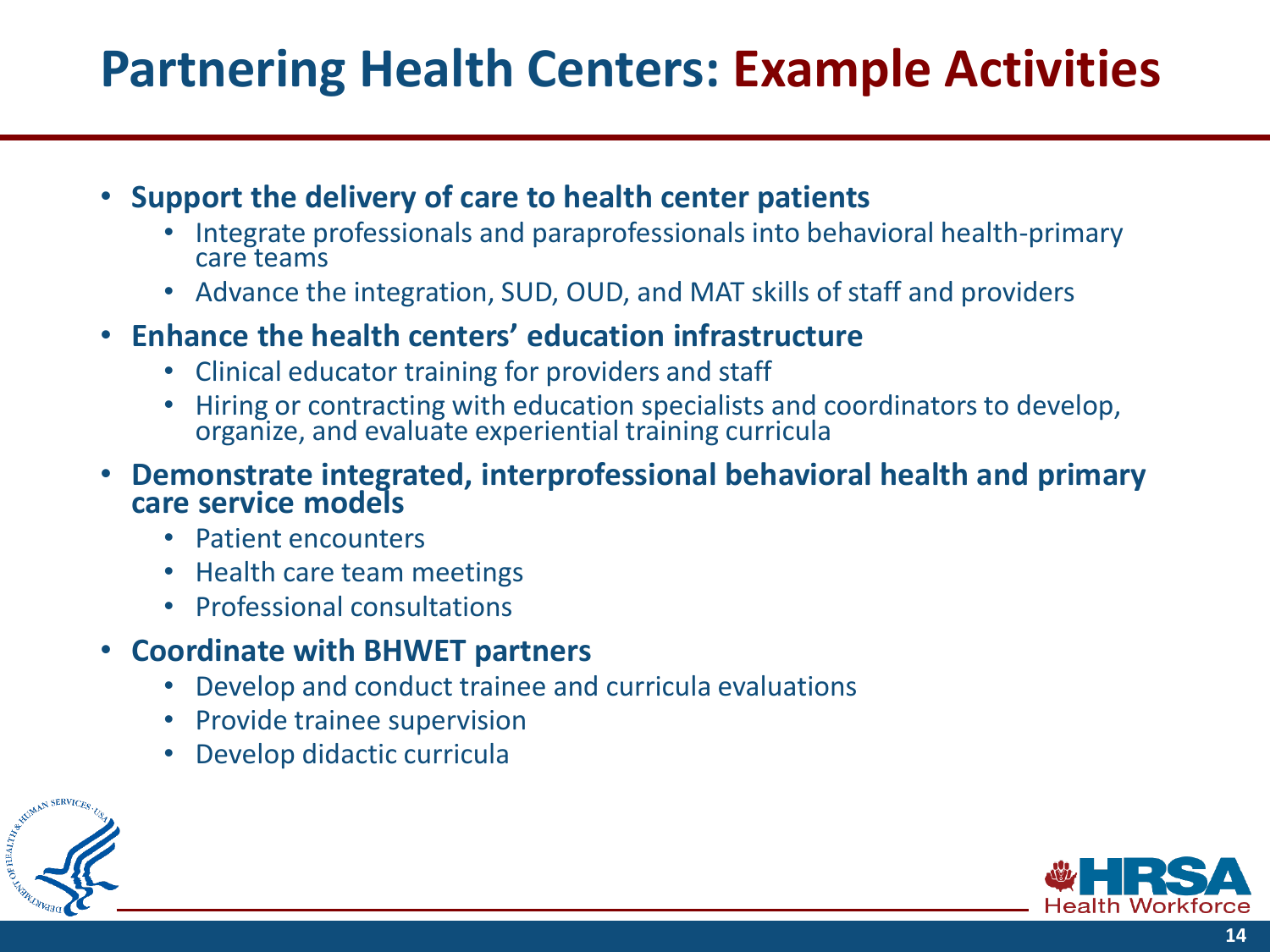### **Partnering Health Centers: Eligibility**

- Receive Health Center Program operational grant funding at the time of the HRSA-18-112 notice of funding opportunity release
- Meet all the Partnering Health Center Requirements
- Signed a memorandum of understanding or agreement (MOU/A) with a HRSA-18-112 award recipient
- Submit required documentation to support supplemental funding through HRSA Electronic Handbooks (EHB) as instructed by HRSA
	- Project Work Plan
	- Budget (2-year)
	- Budget Justification Narrative



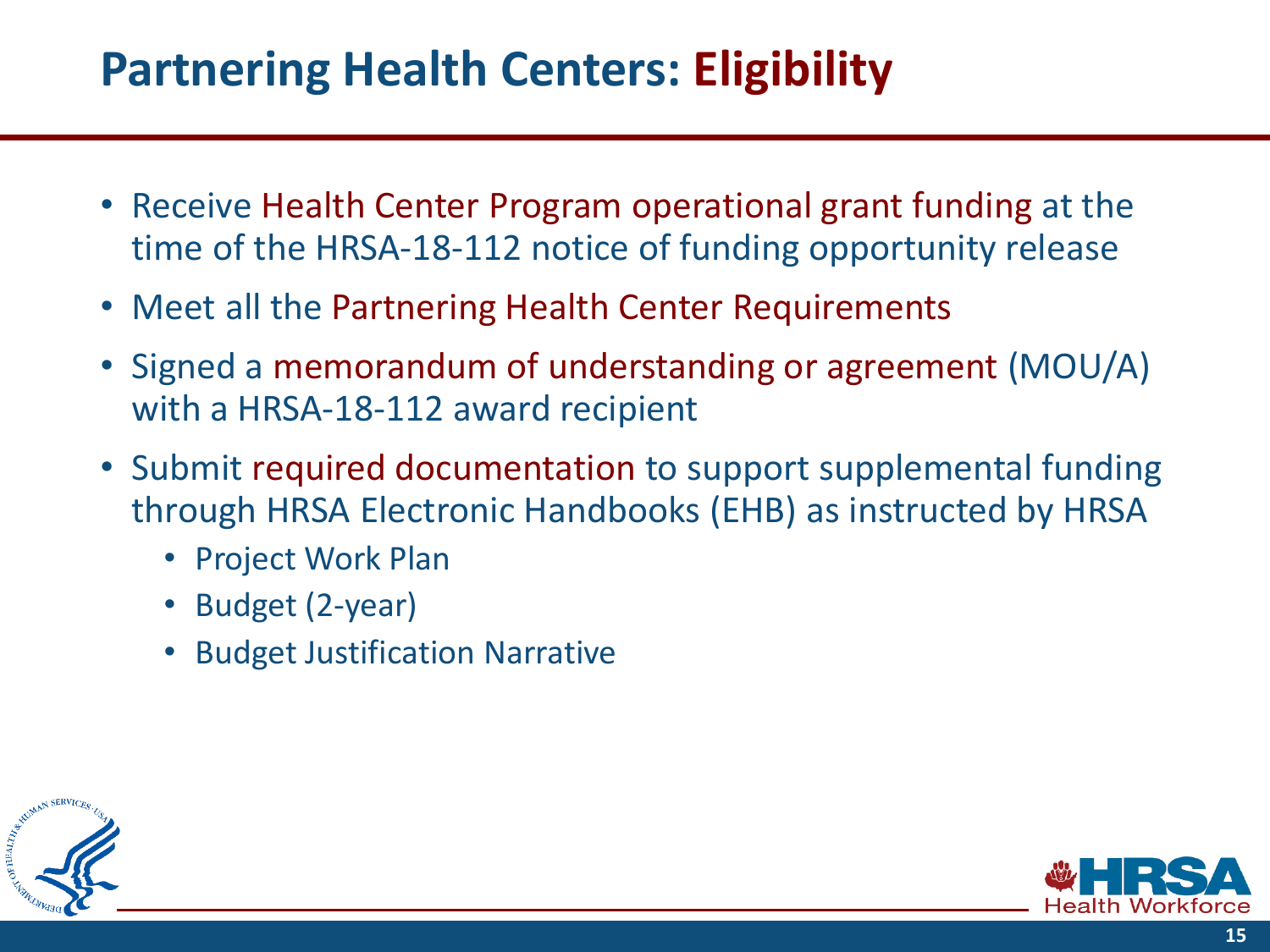### **Partnering Health Centers: MOU/A Requirements**

- Include Health Center Program operational grant number (H80CSXXXXX)
- Demonstrate that each Partnering Health Center Requirement is met
- Signed by the health center Authorized Official
- Submit with the BHWET application



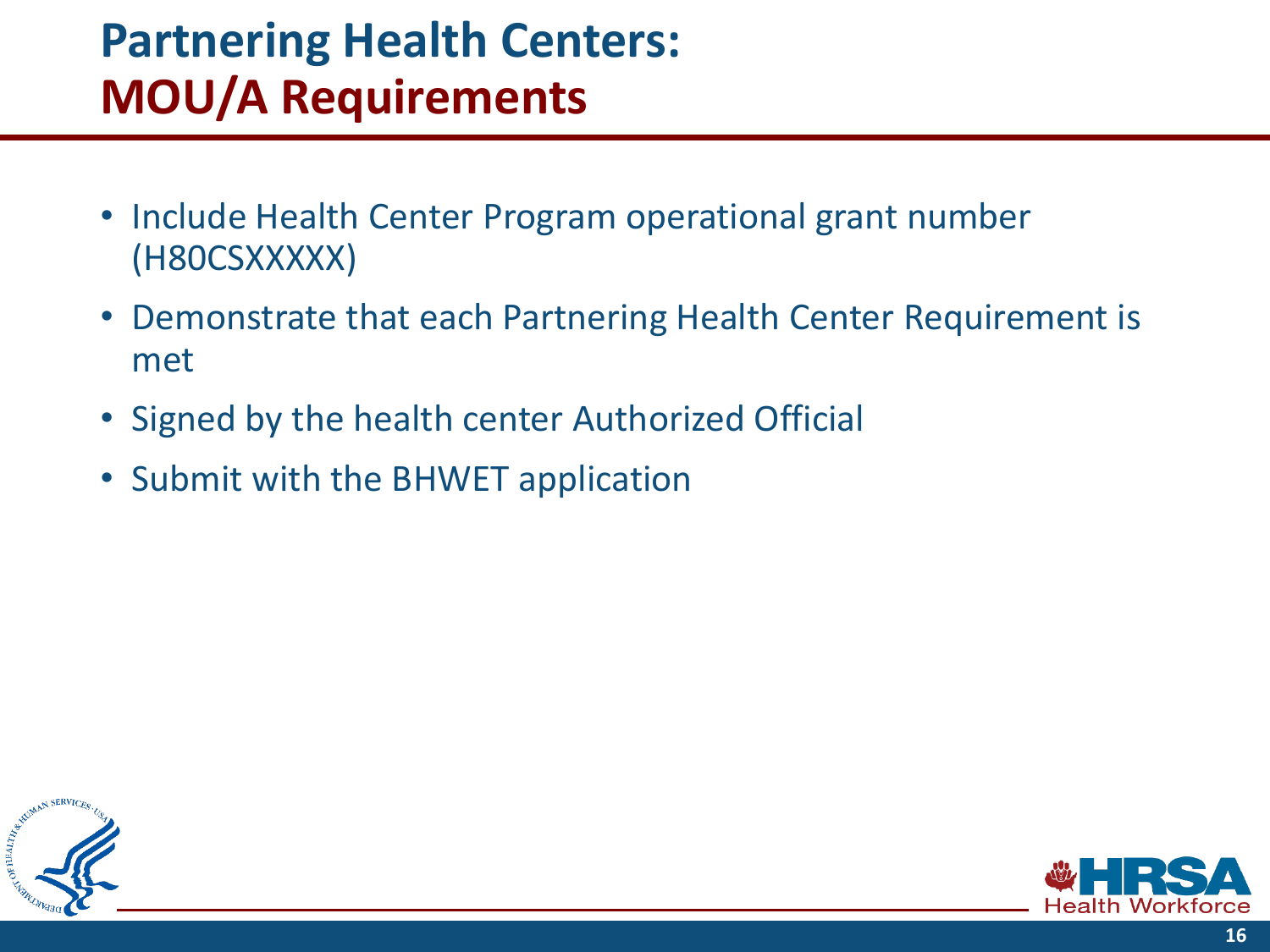### **Partnering Health Centers: Next Steps**

- Review Enhancing Behavioral Health Workforce Technical Assistance Webpage
	- [https://bphc.hrsa.gov/programopportunities/fundingopportunities/](https://bphc.hrsa.gov/programopportunities/fundingopportunities/behavioral-health-workforce) behavioral-health-workforce
- Review the BHWET supplement notice of funding opportunity HRSA-18-112
- Ensure that you meet the Partnering Health Center Requirements
- Establish or enhance a partnership with a current BHWET award recipient
- Develop a MOU/A with your BHWET partner
- Address any conditions you may have on your Health Center Program operational grant award



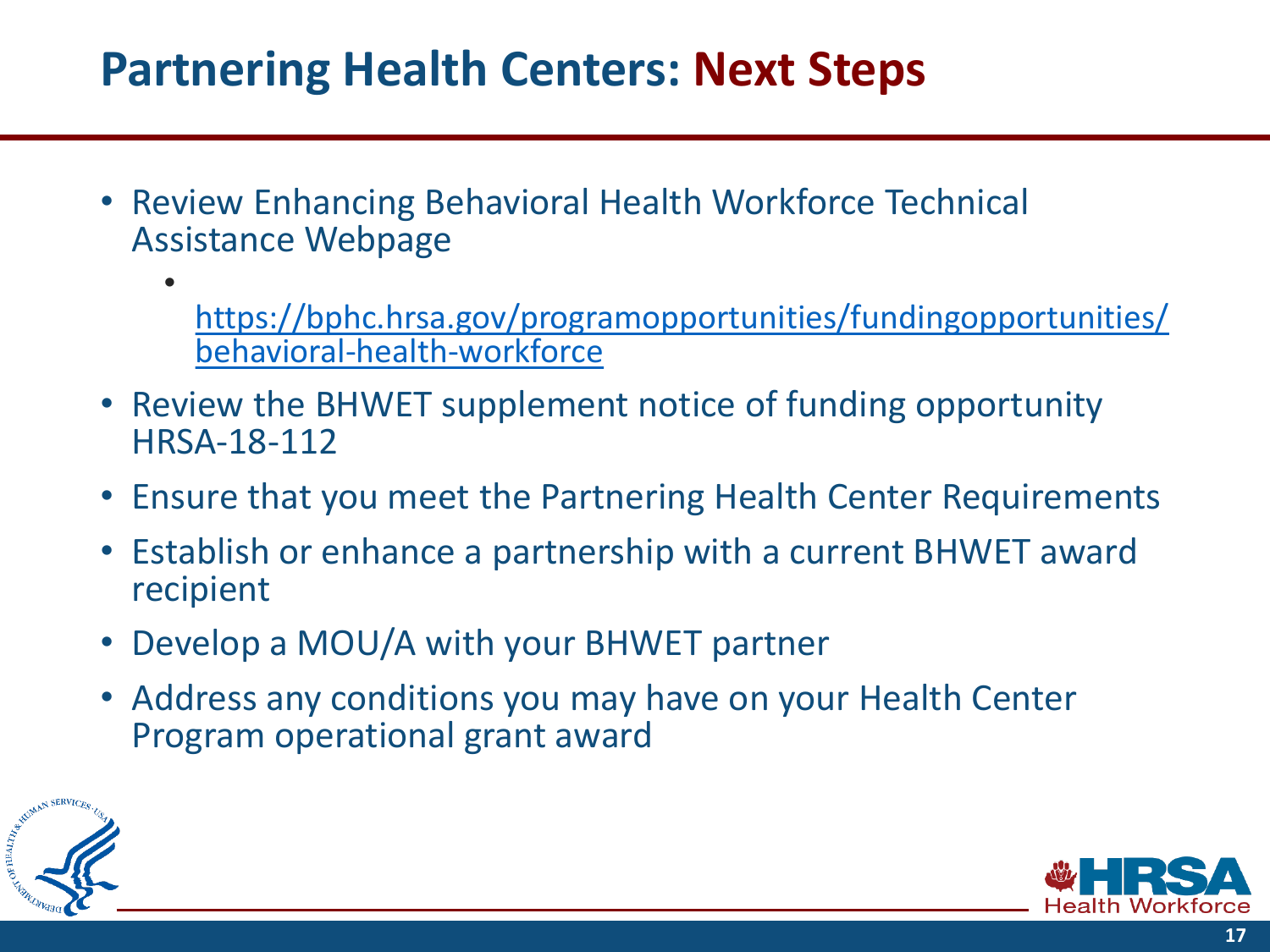### **Partnering Health Centers: Technical Assistance**

#### • **Program Information**

- Bureau of Primary Health Care: bphcsupplement@hrsa.gov
- **Budget Information** 
	- Vera Windham, Senior Grants Management Specialist, Office of Federal Assistance Management: [vwindham@hrsa.gov](mailto:vwindham@hrsa.gov)
- **EHB Assistance**

•

- Bureau of Primary Health Care (BPHC) Helpline
	- <http://www.hrsa.gov/about/contact/bphc.aspx>
	- 877-974-2742 (option 3)
- **Enhancing Behavioral Health Workforce Technical Assistance Webpage** 
	- https://bphc.hrsa.gov/programopportunities/fundingopportunities/be havioral-health-workforce



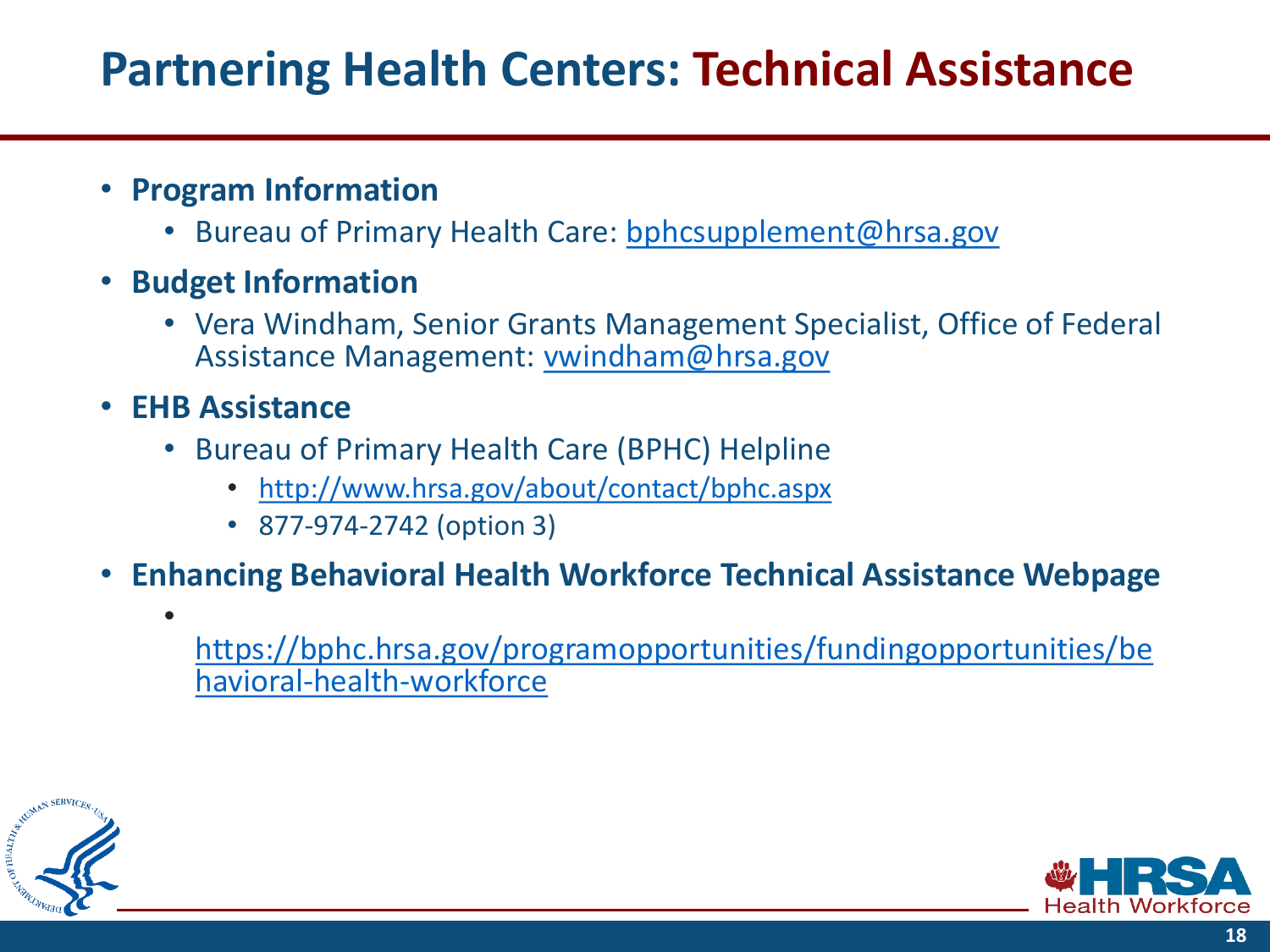## **BHWET Competitive Supplement Budget – Trainee Support**

#### **Stipend Support Activity for Professional Track**

At least 50 percent of the award recipient's overall requested budget for supplemental funds (direct and indirect costs) per year must be used for stipends to trainees in field placement or internships.

#### **Trainee Support Activity for Paraprofessional Certificate Track**

At least 50 percent of the award recipient's overall requested budget for supplemental funds (direct and indirect costs) per year must be used for trainees' tuition, fees, and supplies. You may request a maximum of \$3,000 per trainee to cover support activities (tuition, fees and supplies) for the 12 month period for full-time trainees and for the 24 month period for part-time trainees. Stipends are not allowed for the Paraprofessional Certificate Track.



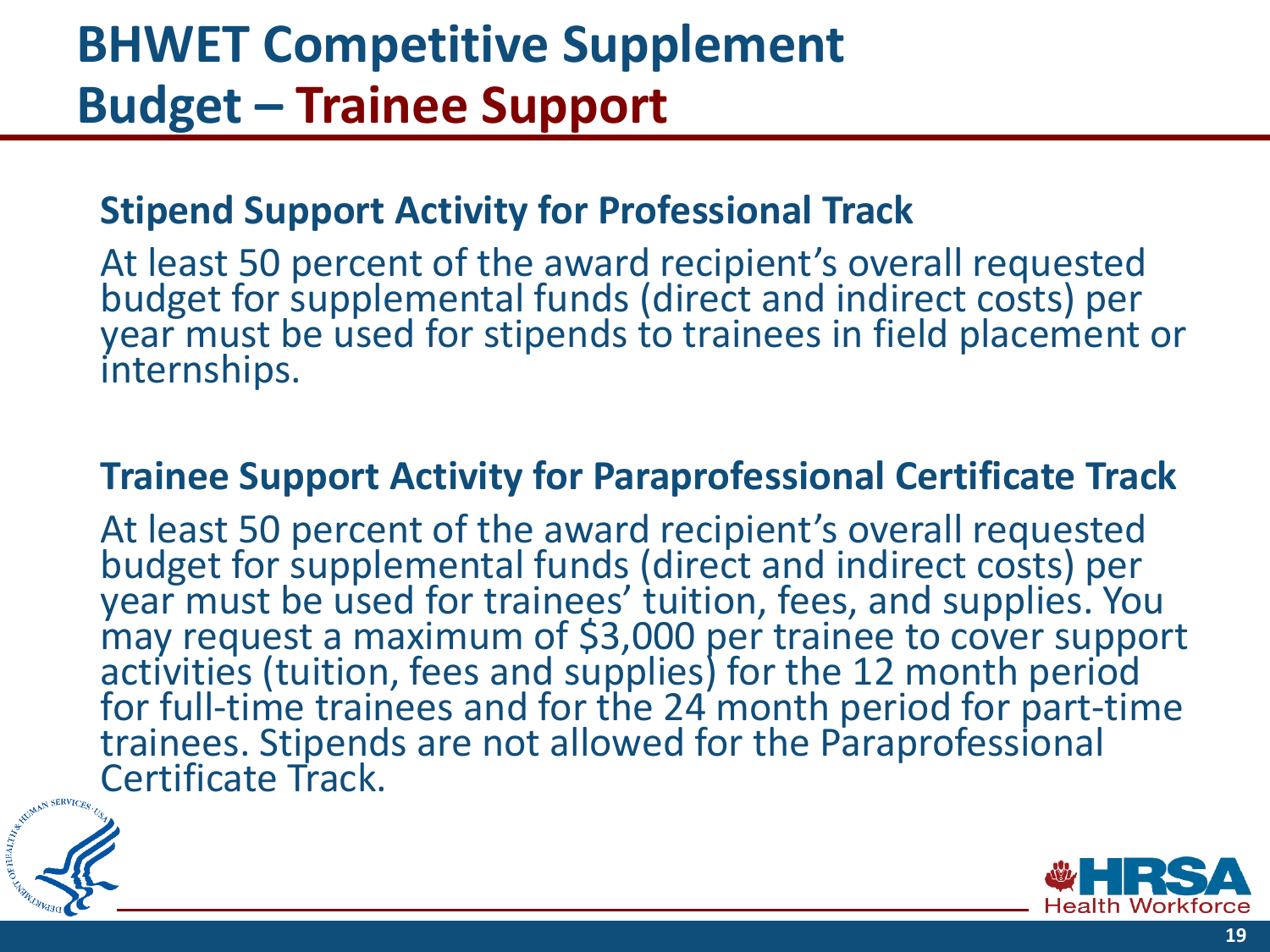### **BHWET Competitive Supplement Budget – Administrative Support**

#### **Administration and Management of the Program**

Up to 50 percent of the supplemental award may be dedicated for the combination of activities to:

- 1. Engage in training through available technical assistance centers that use the "train the trainer" model focusing on training field supervisors in health centers and faculty from collaborating programs. The intent would be to create an infrastructure of skills, expertise, and support for a behavioral health team in the health center, including DATA waived MAT prescribers;
- 2. Develop or enhance didactic and experiential training activities in integrated, interprofessional team-based care focusing on treatment of patients with OUD and other SUD; and
- 3. Provide trainees/interns with participant support costs, including health insurance, travel, attendance at professional conferences, and preparation for licensing exams, licensees, and other support for reasonable allowable trainee-related costs.



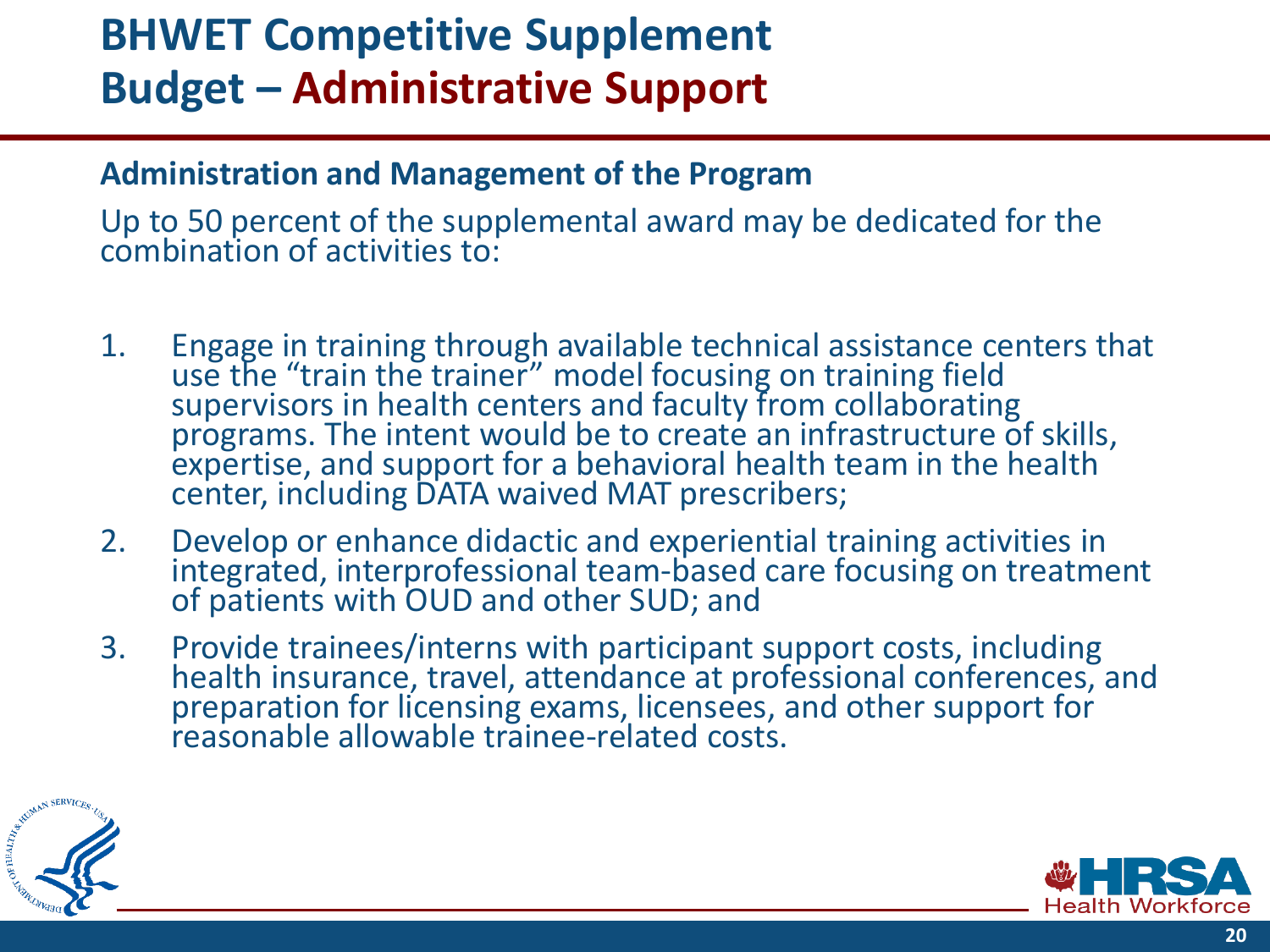# **BHWET Competitive Supplement Budget –Trainee Support**

### **Professional Track**

- \$10,000 per master's-level trainee (including Advanced Standing); and
- \$28,352 per doctoral-level psychiatry, psychology or school psychology, psychiatric nursing and behavioral pediatrics intern per year.

### **Paraprofessional Track**

• \$3,000 per trainee to cover support activities (tuition, fees and supplies). Stipends are not allowed for the Paraprofessional Track.



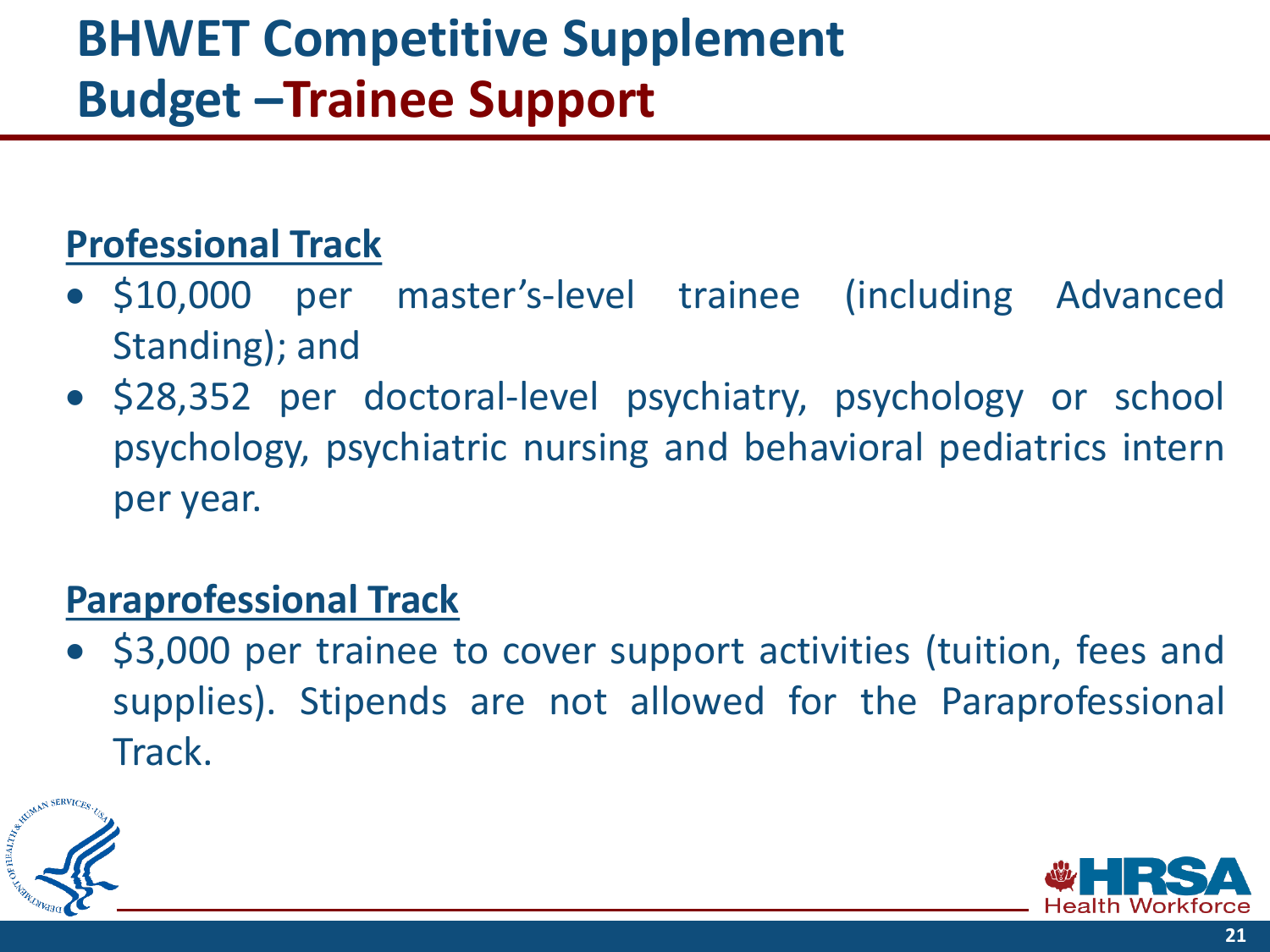## **BHWET Competitive Supplement Application Review Criteria**





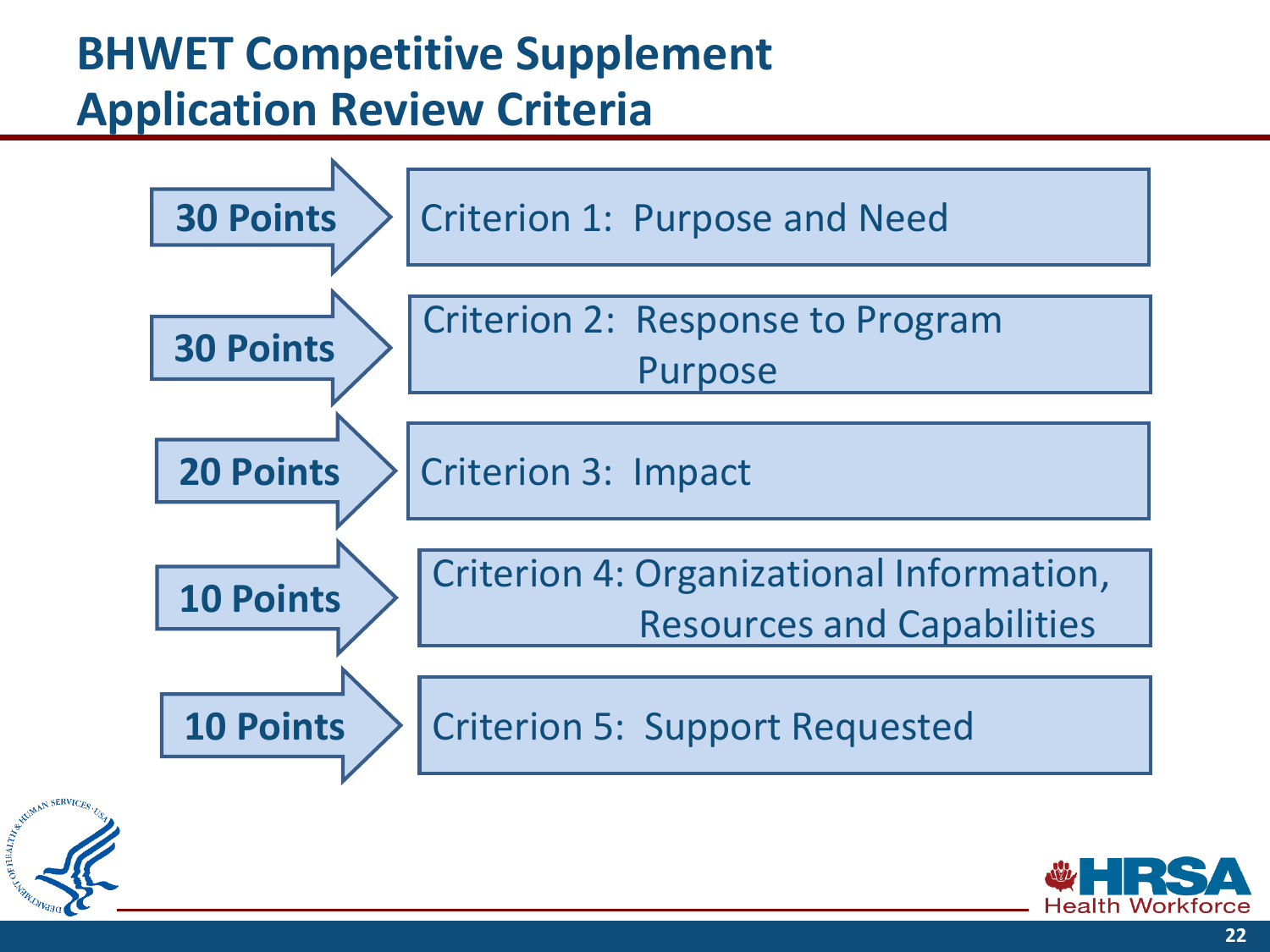## **Review Criteria 1: Purpose and Need**



Reviewers will consider whether you have presented a clear purpose and evidence of a significant and compelling need for behavioral health services with a focus on treatment of OUD and other SUD within health centers.

Points will be given to applicants based on data provided:

- 1. Partnering health center site(s) is located in a county that overdose rate is equal to or higher than the national average of 19.8 per 100,000 population (10 points);
- 2. Partnering health center site(s) is located Mental Health Automatic Facility HPSA of equal to or greater than 16 (10 points); and
- 3. Demonstrating a clear purpose and evidence of a significant and compelling need (10 points).



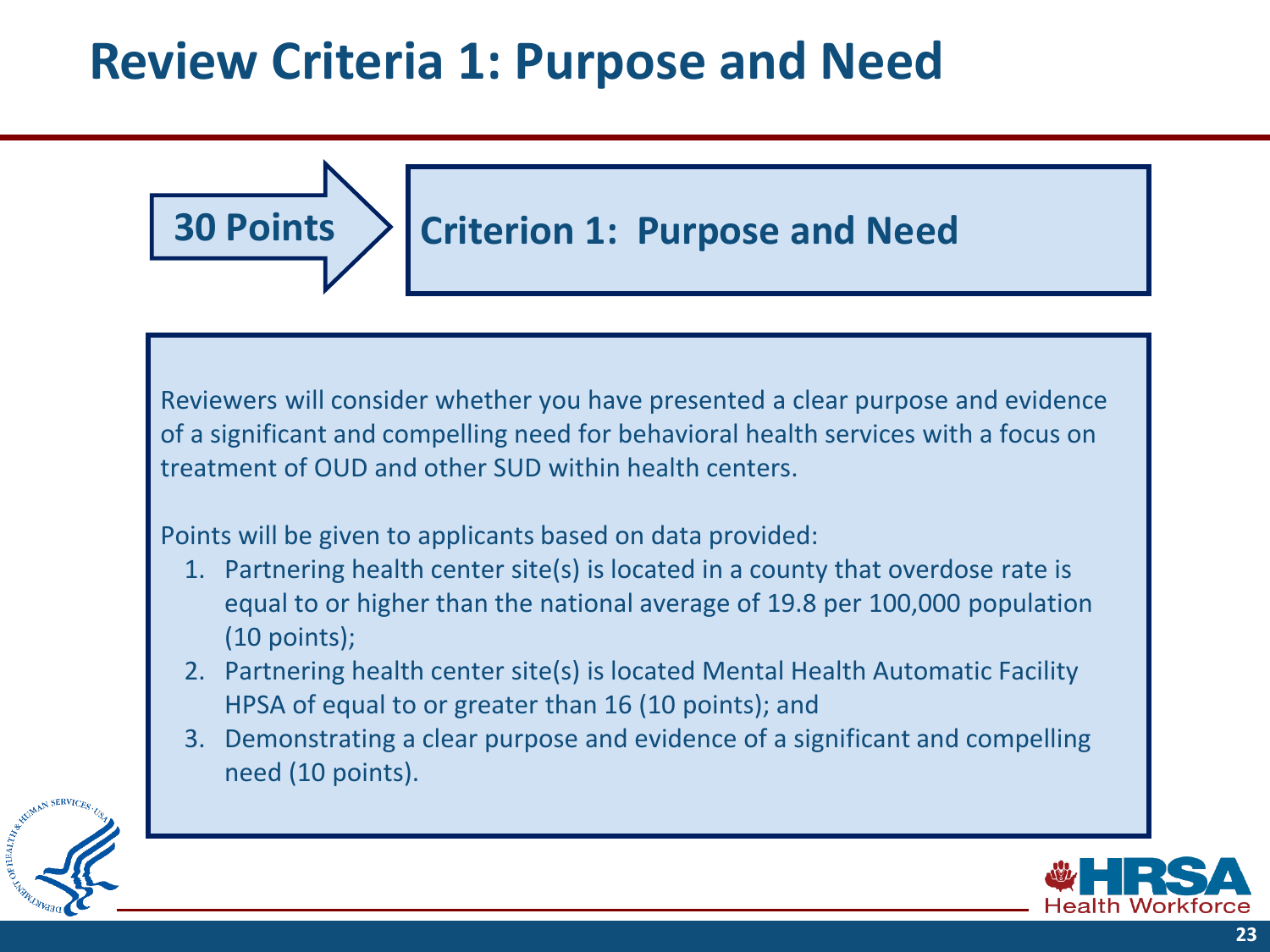## **Review Criteria 2: Response to Program Purpose**





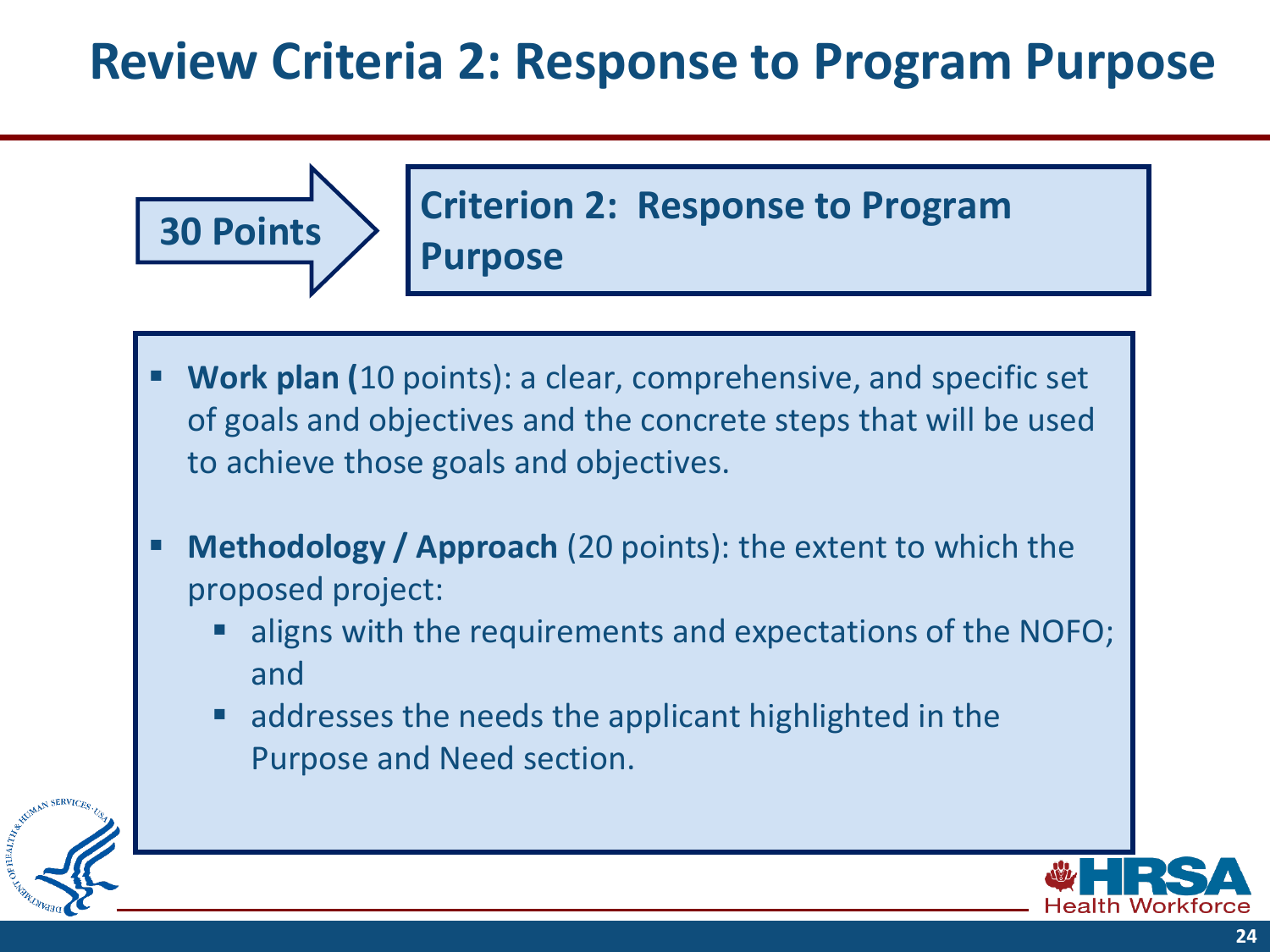## **Review Criteria 3: Impact**



**25**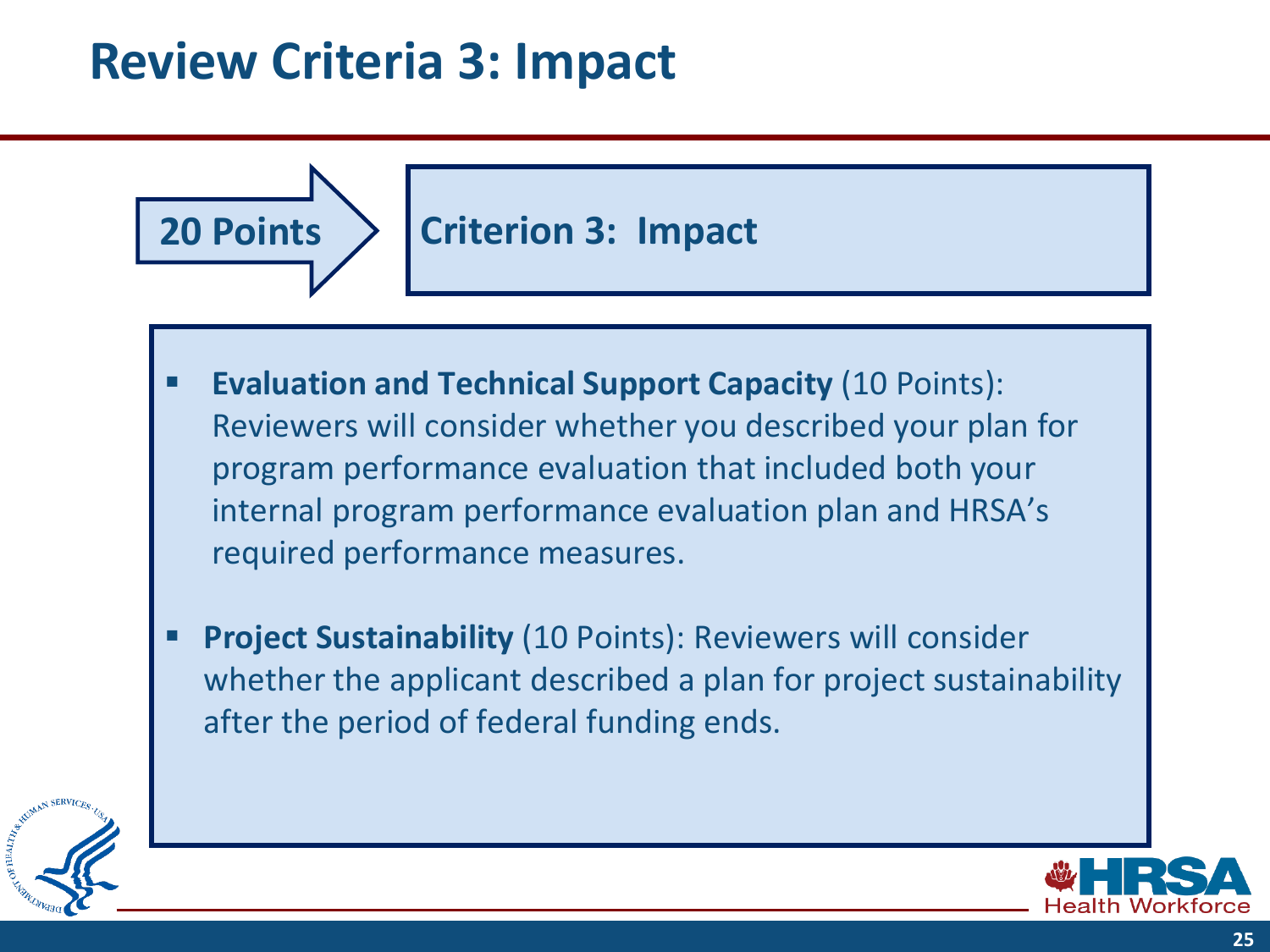### **Review Criteria 4: Organizational Information, Resources and Capabilities**



**Criterion 4: Organizational Information, Resources, and Capabilities** 

Reviewers will consider if the applicant has the organizational mission, structure, resources and capabilities in place to implement and complete the project by the timeframe set in the period of performance .



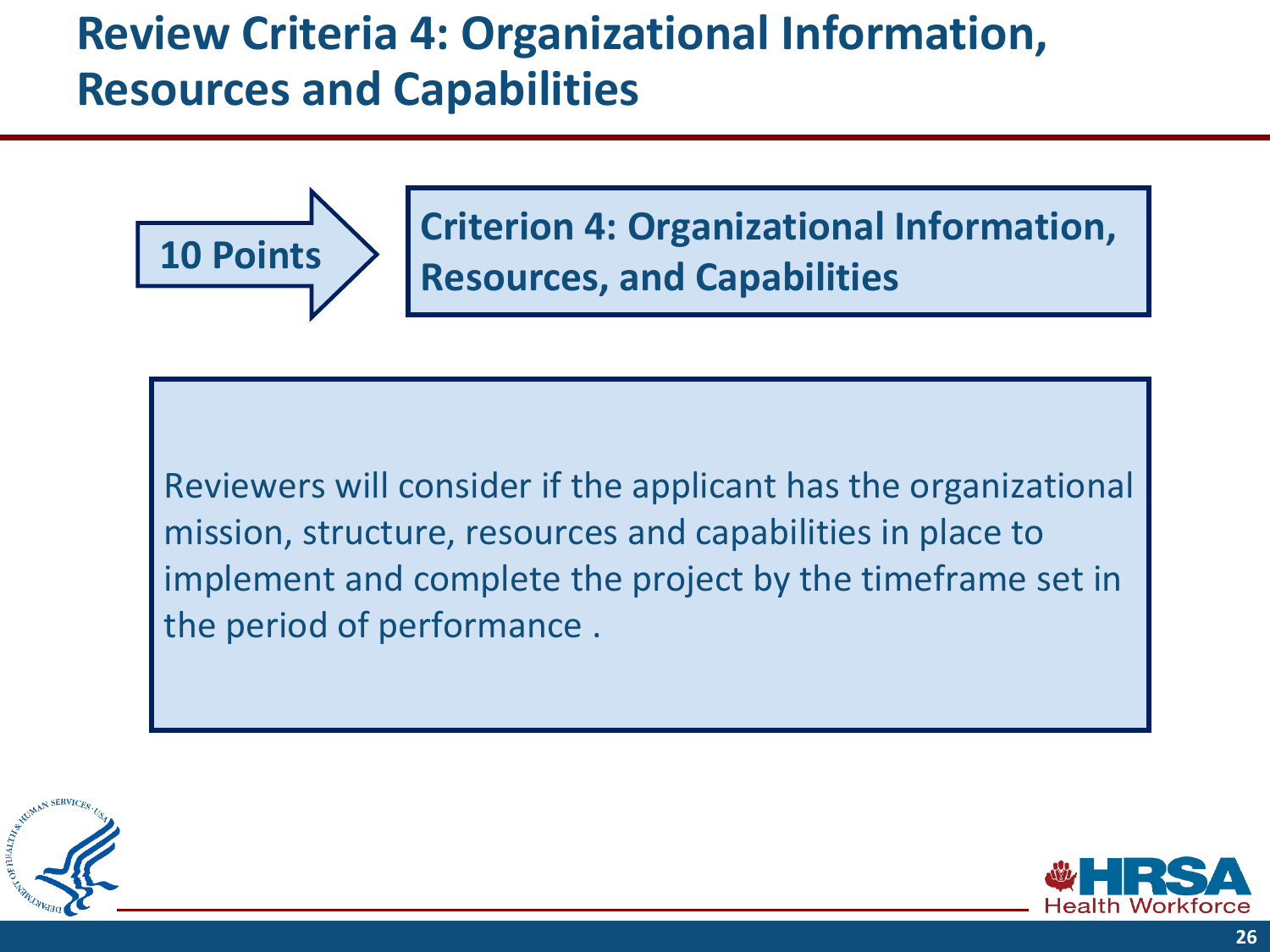## **Review Criteria 5: Support Requested**



The reviewers will consider the reasonableness of the proposed budget for each year of the period of performance, in relation to the objectives, the complexity of the project activities, and anticipated results.



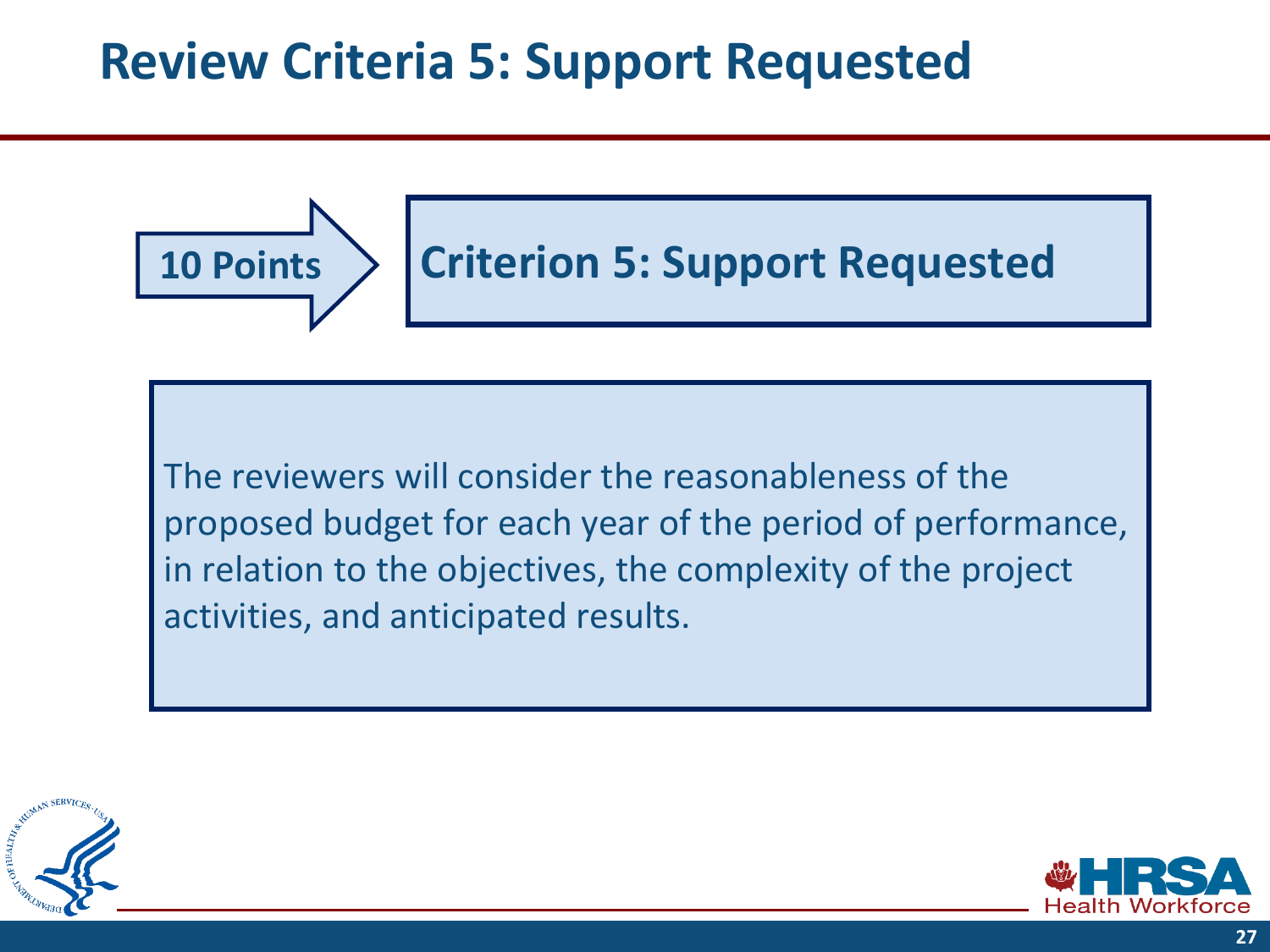# **BHWET Competitive Supplement Application Submission**

- Applicants are required to submit through [Grants.gov.](http://grants.nih.gov/grants/guide/url_redirect.htm?id=11127)
- The total size of all uploaded files may not exceed 20 pages.
- Applicants must download the SF-424 R&R application package associated with this NOFO, via [Grants.gov.](http://grants.nih.gov/grants/guide/url_redirect.htm?id=11127)
- Section 8.5 of the [SF-424 R&R Application Guide](http://www.hrsa.gov/grants/apply/applicationguide/sf424rrguidev2.pdf) provides an Application Completeness Checklist.
- There are four required attachments:
	- Staffing Plan and Job Descriptions for Key Personnel;
	- MOU/A with Partnering Health Center;
	- Work Plan; and
	- Experiential Training Site/Field Placement Documentation
- There are two optional attachments:
	- Letters of Support, and
	- Other Relevant Documents
	- Applications are due July 6, 2018 at 11:59 P.M. Eastern Time.



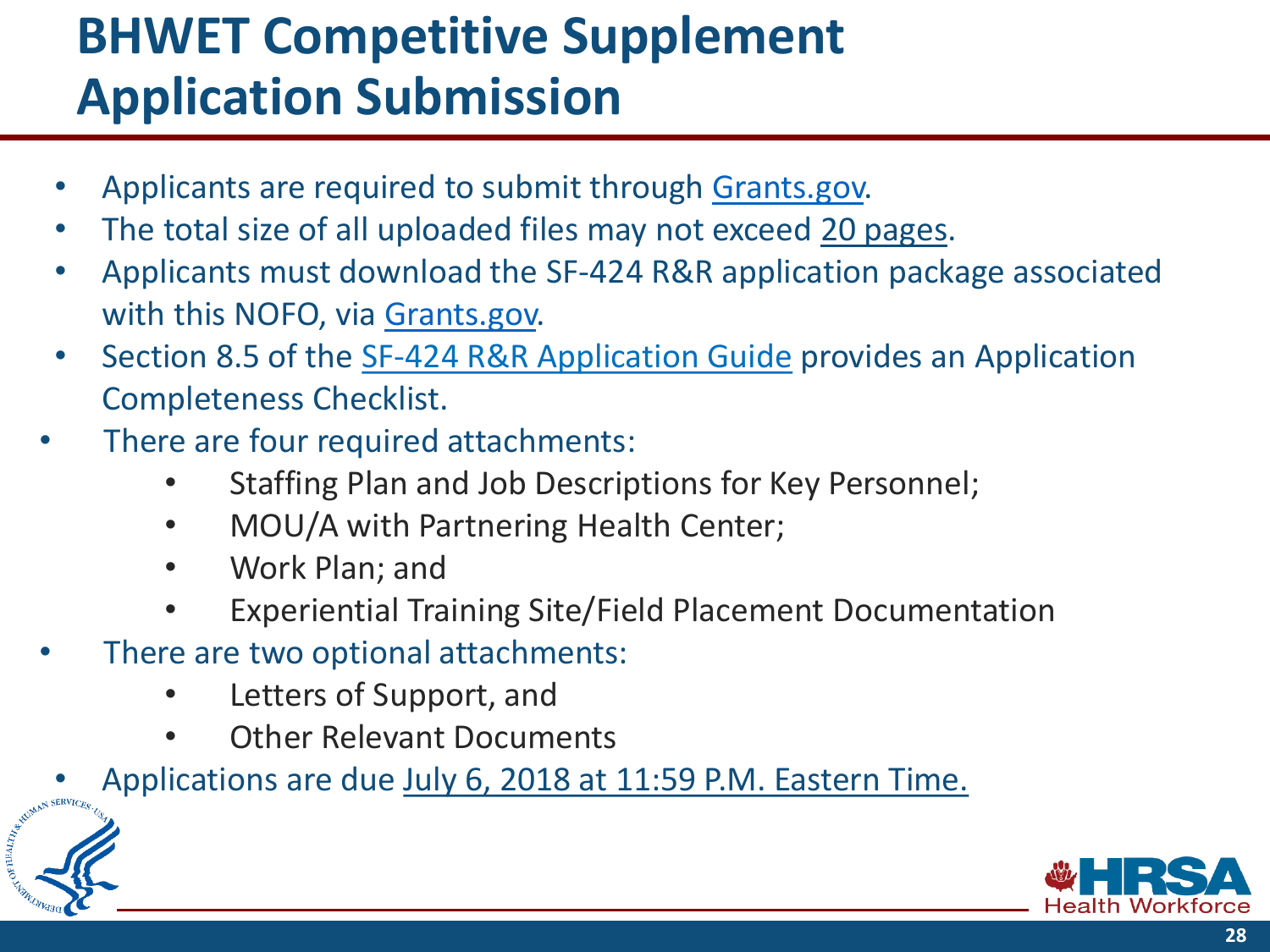## **BHWET Competitive Supplement Review and Selection Process**

- The Division of Independent Review is responsible for managing objective reviews within HRSA.
- Applications will receive an objective and independent review performed by a committee of experts qualified by training and experience.
- Each applicant will receive a summary of strengths and weaknesses of the application.
- [Please see Section 5.3 of HRSA's](http://www.hrsa.gov/grants/apply/applicationguide/sf424rrguidev2.pdf) SF-424 R&R Application Guide.
- Selected awardees are expected to receive a Notice of Award prior to the September 1st start date.



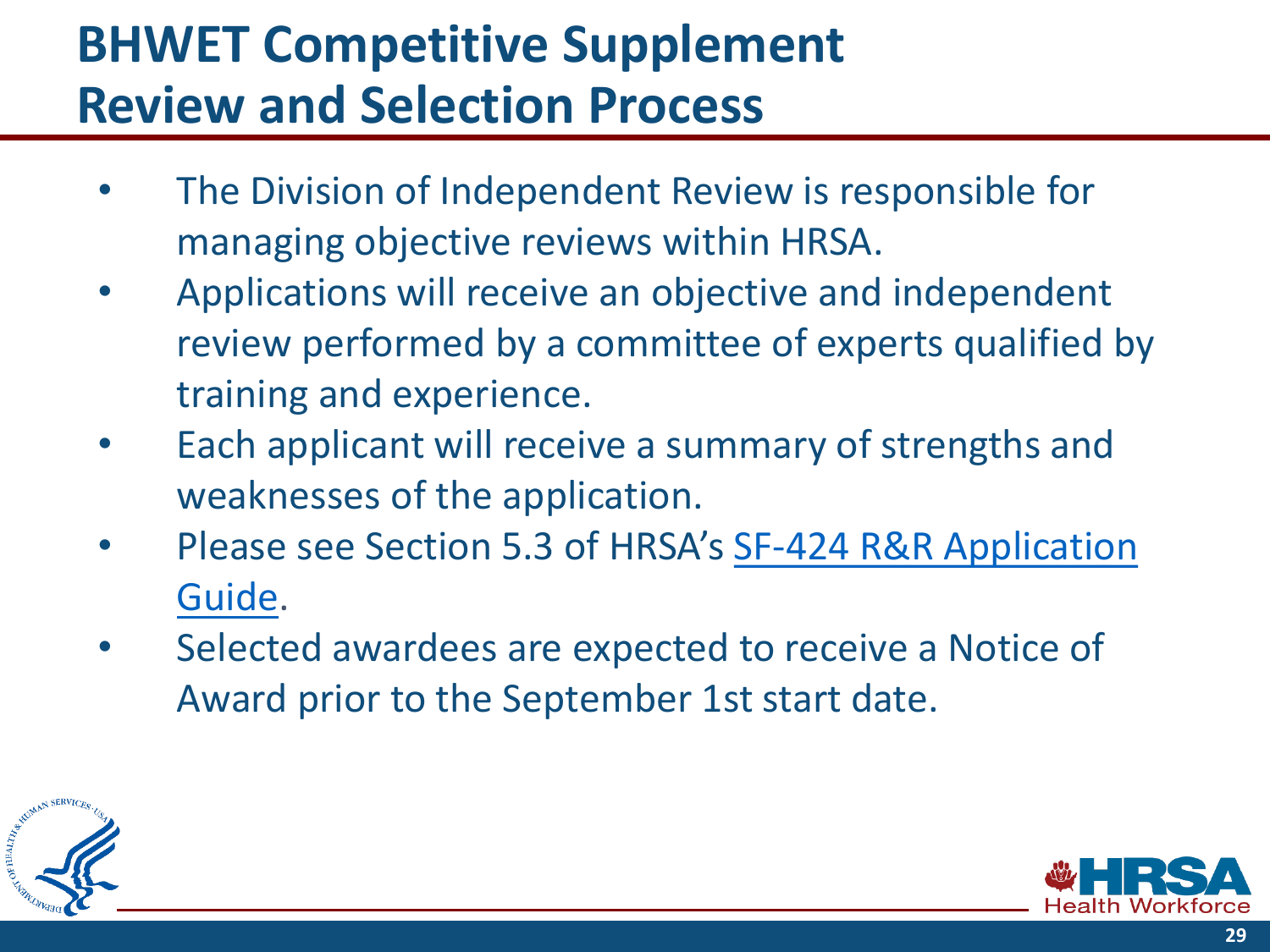### **Resources**

- HRSA Division of Nursing and Public Health <http://bhw.hrsa.gov/nursing/>
- Back to Basics: The Foundations for Grant Writing <https://www.hrsa.gov/grants/apply/granttips.html>
- Tips for writing strong grant applications <http://www.hrsa.gov/grants/apply/writestrong/index.html>
- HRSA SF-424 R & R Application Guide <http://www.hrsa.gov/grants/apply/applicationguide/sf424rrguidev2.pdf>
- Find HPSA Score **<https://datawarehouse.hrsa.gov/>**



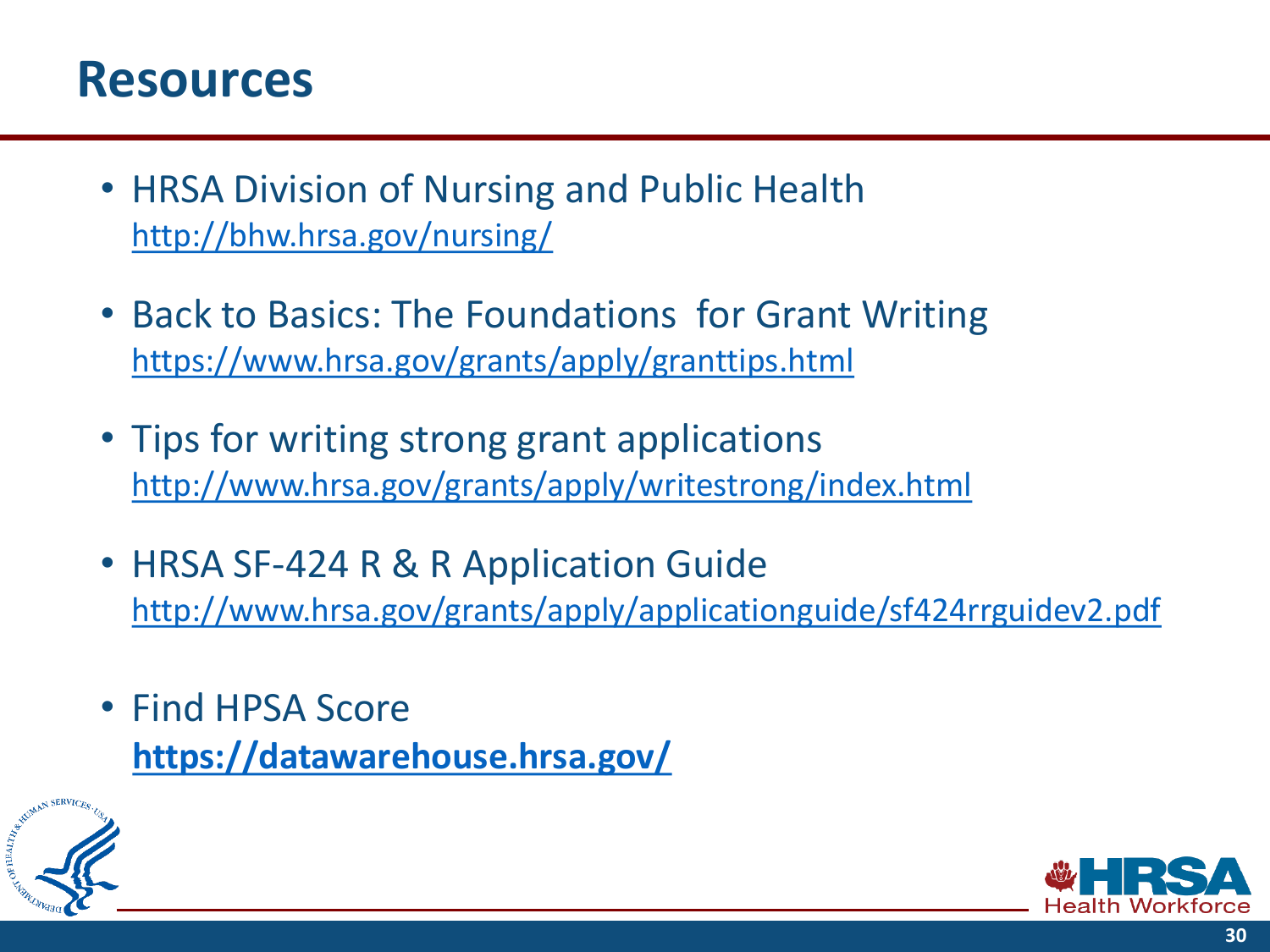## **Contact Information**

### **Patsy Cunningham, MA, NCC, LCPC**  Project Officer [Pcunningham@hrsa.gov](mailto:BHWET@hrsa.gov) (301) 443-0861

### **Shannon McDevitt, MD, MPH**

Medical Officer Mcdevitt@hrsa.gov (301) 500-4064

### **Nandini Assar, PhD**

Grants Management Specialist [Nassar@hrsa.gov](mailto:Nassar@hrsa.gov) (301) 443-4920